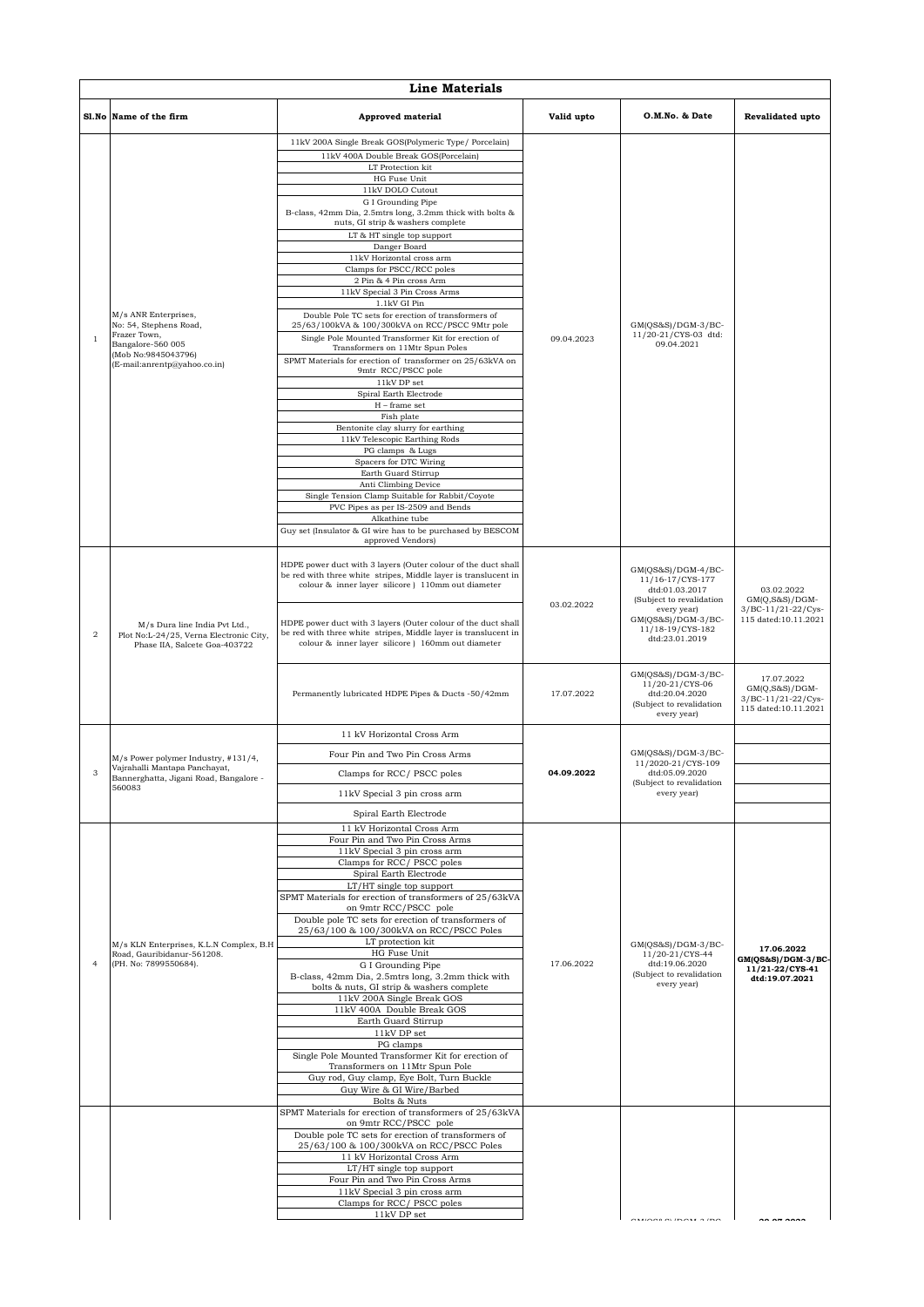| $\mathbf 5$    | M/s K.N Venkatachala Setty & Sons., Bar<br>Line Road, Tumkur-572101<br>(Ph No: 0816-2277841)                                                                                                                                              | PG clamps<br>G I Grounding Pipe<br>B-class, 42mm Dia, 2.5mtrs long, 3.2mm thick with<br>bolts & nuts, GI strip & washers complete<br>H- Frame set<br>Fish plate<br>Earth Guard Stirrup<br>11kV Danger Board<br>Alkathine tubes<br>Anticlimbing Device<br>Guy set (Insulator & GI Wire has to be purchased by<br>BESCOM approved vendors)<br>11kV HG Fuse Unit<br>11kV 200A Single Break GOS                                                                                                                                                                                                                                                                                                                                                                                                                                                                                                                         | 18.06.2022 | GM(QS&S)/DGM-3/BC-<br>11/20-21/CYS-53 dtd:<br>30.06.2020<br>(Subject to revalidation<br>every year)   | 20.07.2023<br>BESCOM/GM(QS&S)/<br>DGM-3/BC-11/21-<br>22/CYS-43<br>dtd:20.07.2021 |
|----------------|-------------------------------------------------------------------------------------------------------------------------------------------------------------------------------------------------------------------------------------------|---------------------------------------------------------------------------------------------------------------------------------------------------------------------------------------------------------------------------------------------------------------------------------------------------------------------------------------------------------------------------------------------------------------------------------------------------------------------------------------------------------------------------------------------------------------------------------------------------------------------------------------------------------------------------------------------------------------------------------------------------------------------------------------------------------------------------------------------------------------------------------------------------------------------|------------|-------------------------------------------------------------------------------------------------------|----------------------------------------------------------------------------------|
| 6              | M/s Saraswathi Steel Industries,<br>Bar line Road,<br>Tumkur-575101<br>(PH. No: 9980375848).                                                                                                                                              | SPMT Materials for erection of transformers of 25/63kVA<br>on 9mtr RCC/PSCC pole<br>Double pole TC sets for erection of transformers of<br>25/63/100 & 100/300kVA on RCC/PSCC Poles<br>11 kV Horizontal Cross Arm<br>LT/HT single top support<br>Four Pin and Two Pin Cross Arms<br>Clamps for RCC/ PSCC poles<br>11kV DP set<br>PG clamps<br>G I Grounding Pipe<br>B-class, 42mm Dia, 2.5mtrs long, 3.2mm thick with<br>bolts & nuts, GI strip & washers complete<br>H Frame set<br>Fish plate<br>Earth Guard Stirrup<br>11kV Danger Board<br>Alkathine tubes<br>Anticlimbing Device<br>Guy set (Insulator & GI Wire has to be purchased by<br>BESCOM approved vendors)                                                                                                                                                                                                                                            | 18.06.2022 | $GM(QS&S)/DGM-3/BC-$<br>11/20-21/CYS-45 dtd:<br>19.06.2020<br>(Subject to revalidation<br>every year) | 20.07.2023<br>BESCOM/GM(QS&S)/<br>DGM-3/BC-11/21-<br>22/CYS-44<br>dtd:20.07.2021 |
| $\overline{7}$ | M/s Balaji Enterprises, Shed No: L7,<br>KSSIDC, Industrial Estate, B.H Road,<br>Tumkur-575103<br>(PH. No: 9986855653, 9980725482).                                                                                                        | SPMT Materials for erection of transformers of 25/63kVA<br>on 9mtr RCC/PSCC pole<br>Double pole TC sets for erection of transformers of<br>25/63/100 & 100/300kVA on RCC/PSCC Poles<br>11 kV Horizontal Cross Arm<br>LT/HT single top support<br>Four Pin and Two Pin Cross Arms<br>11kV Special 3 pin cross arm<br>Clamps for RCC/PSCC poles<br>11kV DP set<br>PG clamps<br>G I Grounding Pipe<br>B-class, 42mm Dia, 2.5mtrs long, 3.2mm thick with<br>bolts & nuts, GI strip & washers complete<br>H- Frame set<br>Fish plate<br>Earth Guard Stirrup<br>11kV Danger Board<br>Alkathine tubes<br>Anticlimbing Device<br>Guy set (Insulator & GI Wire has to be purchased by<br>BESCOM approved vendors)                                                                                                                                                                                                            | 18.06.2022 | GM(QS&S)/DGM-3/BC-<br>11/20-21/CYS-47 dtd:<br>19.06.2020<br>(Subject to revalidation<br>every year)   | 20.07.2023<br>BESCOM/GM(QS&S)/<br>DGM-3/BC-11/21-<br>22/CYS-45<br>dtd:20.07.2021 |
| 8              | M/s Manjunatha Industries, Survey<br>No:77, Plot No:1,2,3,4 &5, Beereshwara<br>Complex, Karihobanahalli Main Road,<br>Peenya 2nd stage, Bangalore - 560058<br>(ph No: 9972907828, 9353030303)(E-<br>mail: manjunathaindutries9@gmail.com) | 11 kV Horizontal Cross Arm<br>11kV Special three pin cross arm<br>Four and Two pin cross arms<br>Guy set (Insulator & GI wire has to be purchased by BESCOM<br>approved Vendors)<br>LT & HT single top support<br>11kV DP set<br>Double Pole TC sets for erection of transformers of<br>25/63/100kVA & 100/300kVA on RCC/PSCC 9Mtr pole<br>Single Pole Mounted Transformer Kit for erection of<br>Transformers on 11Mtr Spun Poles<br>SPMT Materials for erection of transformer on 25/63kVA on<br>9mtr RCC/PSCC pole<br>Earth Guard Stirrup<br>GI Grounding pipe, B - Class, 42mm dia, 2.5mtrs long, 3.2mm<br>thick with bolts nuts, GI Strips and washers complete<br>H-frame set for fixing GOS<br>Spacers for DTC wiring<br>Copper Lugs/ Aluminium Lugs<br>Danger Board<br>Anti-climbing device<br>Spiral Earth Electrode<br>11kV, 200A Single Break GOS<br>Alkathine tube<br>PG clamps<br>RCC/PSCC pole clamps | 18.02.2023 | $GM(QS&S)/DGM-3/BC-$<br>11/20-21/CYS-262 dtd:<br>26.02.2021                                           |                                                                                  |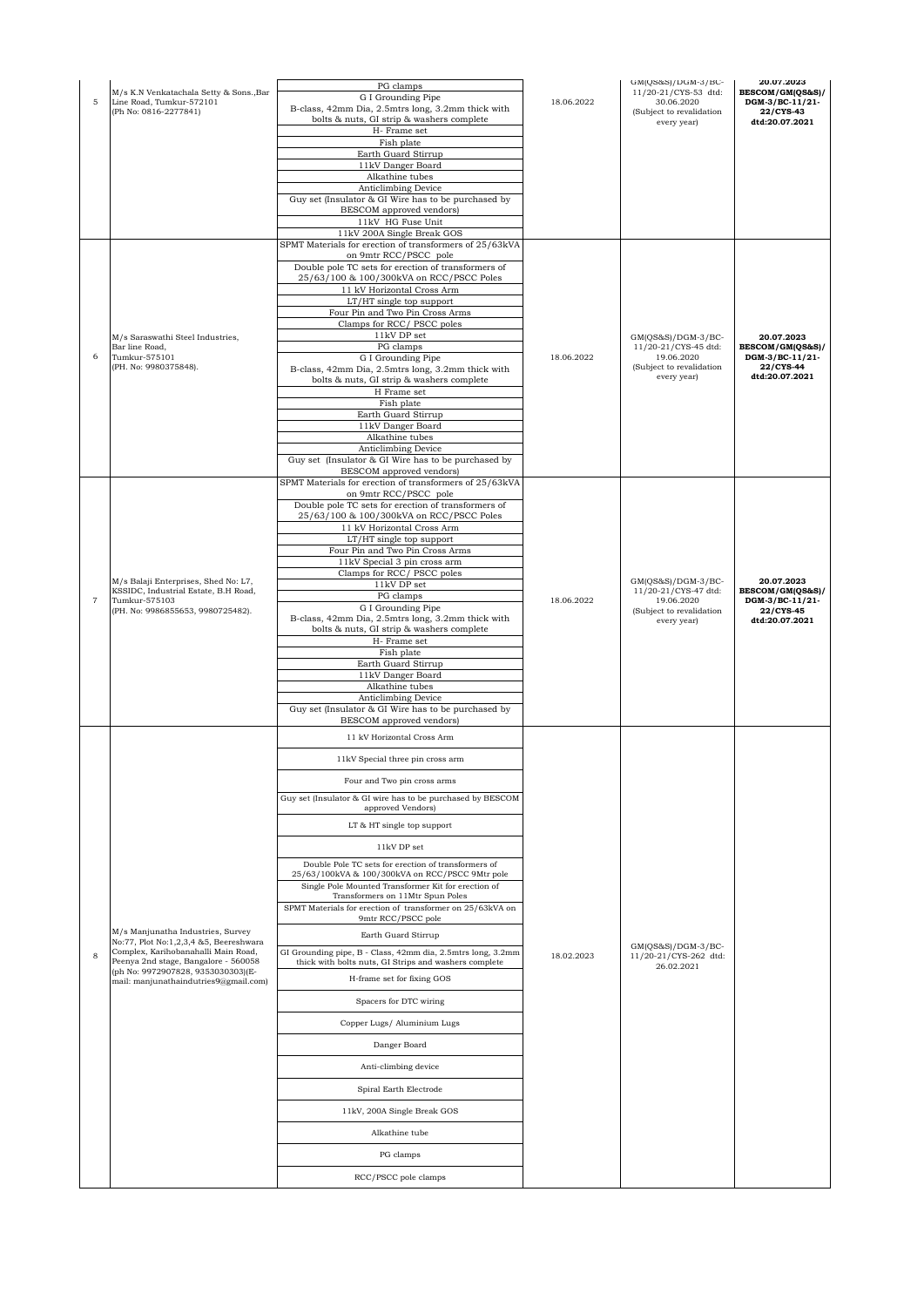|    |                                                                                                                                                                                                                          | 9kV, 5kA, Polymer Surge Arrester                                                                                                      | 25.05.2022 |                                                                                     | 25.05.2022<br>GM(QS&S)/DGM-3/BC-<br>11/21-22/CYS-85<br>dtd:17.09.2021   |
|----|--------------------------------------------------------------------------------------------------------------------------------------------------------------------------------------------------------------------------|---------------------------------------------------------------------------------------------------------------------------------------|------------|-------------------------------------------------------------------------------------|-------------------------------------------------------------------------|
|    | M/s Spoorthy Metal Technologies Pvt<br>Ltd.,<br>No: 39, Raghavendra Industrial Estate,<br>Peenya 2 nd stage,<br>Bangalore-560 058<br>Contact No: 9036928643                                                              | 11kV 400A Double Break GOS (Porcelain/Polymeric)                                                                                      |            |                                                                                     |                                                                         |
| 9  |                                                                                                                                                                                                                          | 11kV, 200A Single Break GOS (Porcelain/Polymeric)                                                                                     | 17.09.2023 | $GM(QS&S)/DGM-3/BC-$<br>11/21-22/CYS-85<br>dtd:17.09.2021                           |                                                                         |
|    |                                                                                                                                                                                                                          | G I Grounding Pipe<br>B-class, 42mm Dia, 2.5mtrs long, 3.2mm thick with bolts &<br>nuts, GI strip & washers complete                  |            |                                                                                     |                                                                         |
|    |                                                                                                                                                                                                                          | G I Grounding Pipe<br>B-class, 42mm Dia, 2.5mtrs long, 3.2mm thick with<br>bolts & nuts, GI strip & washers complete                  |            |                                                                                     |                                                                         |
|    |                                                                                                                                                                                                                          | 2 Pin & 4 Pin cross Arm                                                                                                               |            |                                                                                     |                                                                         |
|    |                                                                                                                                                                                                                          | Clamps for PSCC/RCC poles                                                                                                             |            |                                                                                     |                                                                         |
|    | M/s Shubham Comtech & Exports Pvt<br>Ltd.,<br>84 & 85, Bommsandra - Jigani Link Road,                                                                                                                                    | Double pole TC set for erection of transformers of<br>25/63/100kVA & 100/300kVA on RCC/PSCC 9Mtr pole                                 |            |                                                                                     |                                                                         |
| 10 | KIADB Jigani Indl. Area, Bangalore -<br>560105<br>Contact No: 080-41213130<br>Email: poleshubham@yahoo.co.in                                                                                                             | Single pole mounted transformer kit for erection of<br>transformers on 11Mtr Spun Pole                                                | 21.12.2022 | $GM(OS&S)/DGM-3/BC-$<br>11/20-21/CYS-197<br>22.12.2020                              |                                                                         |
|    |                                                                                                                                                                                                                          | SPMT Materials for erection of transformer on 25/63kVA<br>on 9mtr RCC/PSCC pole                                                       |            |                                                                                     |                                                                         |
|    |                                                                                                                                                                                                                          | 11kV Horizontal Cross Arms                                                                                                            |            |                                                                                     |                                                                         |
|    |                                                                                                                                                                                                                          | LT & HT Single top support                                                                                                            |            |                                                                                     |                                                                         |
|    |                                                                                                                                                                                                                          | Guy set (Insulator & GI wire has to be purchased by<br>BESCOM approved Vendors)                                                       |            |                                                                                     |                                                                         |
|    |                                                                                                                                                                                                                          | GI Wire & Guy wire                                                                                                                    |            |                                                                                     |                                                                         |
|    | M/s Geetha Electrical & Hardwares, Sy<br>No. 253/3, Mahadeva Kodigehalli,<br>(Gopalapura) Bagalur Post, Bangalore<br>North, Bangalore-562149<br>Ph No:<br>9845535447, 9535788333<br>Email: geethaconcretepoles@gmail.com | Four Pin and Two Pin Cross Arms                                                                                                       |            |                                                                                     |                                                                         |
|    |                                                                                                                                                                                                                          | LT/HT Single Top Supports                                                                                                             |            |                                                                                     |                                                                         |
|    |                                                                                                                                                                                                                          | Guy set(Insulator & GI Wire has to be purchased by BESCOM<br>approved vendors)                                                        |            |                                                                                     |                                                                         |
|    |                                                                                                                                                                                                                          | 11kV special 3 Pin Cross Arms<br>SPMT Materials for erection of transformers of 25/63kVA on<br>9mtr RCC/PSCC                          | 04.03.2023 |                                                                                     |                                                                         |
| 11 |                                                                                                                                                                                                                          | Double pole TC sets for erection of transformers of 25/63/100<br>& 300kVA on RCC/PSCC Poles<br>11kV DP Set                            |            | GM(QS&S)/DGM-3/C-<br>11/19-20/CYS-154<br>dtd:14.11.2019<br>(Subject to revalidation | 04.03.2023<br>GM(QS&S)/DGM-3/BC-<br>11/20-21/CYS-275                    |
|    |                                                                                                                                                                                                                          | 11kV Horizontal Cross Arms                                                                                                            |            | every year)                                                                         | dtd:04.03.2021                                                          |
|    |                                                                                                                                                                                                                          | Clamps for RCC/PSCC poles<br>Earth Guard Stirrup                                                                                      |            |                                                                                     |                                                                         |
|    |                                                                                                                                                                                                                          | Single Pole Mounted Transformer Kit for erection of<br>transformers on 11Mtr Spun pole                                                |            |                                                                                     |                                                                         |
|    |                                                                                                                                                                                                                          | Spiral earth electrode<br>GI Grounding Pipe/Earthing Pipe:                                                                            |            |                                                                                     |                                                                         |
|    |                                                                                                                                                                                                                          | B class, 40mm Dia, 2.5mtr long 3.2mm Thick<br>H-Frame set for mounting GOS                                                            |            |                                                                                     |                                                                         |
| 12 | M/s Vijai Engineering Company, 235-A,<br>Doddabyrappa street,<br>Palace guttahalli, Bangalore.<br>Phone No: 9844065549                                                                                                   | 1.1kV class HR (Heat Resistant) PVC Insulated &<br>Unsheathed Aluminium wires multistrand single core lead<br>wire as per IS-694:2010 |            | GM(QS&S)/DGM-3/C-<br>11/19-20/CYS-159<br>dtd:27.11.2019<br>(Subject to revalidation | 21.12.2022<br>$GM(QS&S)/DGM-3/C-$<br>11/20-21/CYS-196<br>dtd:22.12.2020 |
|    | Email:vijaienggcompany@gmail.com                                                                                                                                                                                         | PVC wire 16sqmm to 240sqmm                                                                                                            | 27.09.2023 | every year)                                                                         |                                                                         |
|    |                                                                                                                                                                                                                          | 2 Pin & 4 Pin cross Arm<br>LT & HT single top support                                                                                 |            |                                                                                     |                                                                         |
|    |                                                                                                                                                                                                                          | 11kV Horizontal cross arm                                                                                                             |            |                                                                                     |                                                                         |
|    |                                                                                                                                                                                                                          | Guy set (Insulator & GI wire has to be purchased by BESCOM<br>approved Vendors)                                                       |            |                                                                                     |                                                                         |
|    |                                                                                                                                                                                                                          | 11kV Special 3 Pin Cross Arms<br>Single Pole Mounted Transformer Kit for erection of                                                  |            |                                                                                     |                                                                         |
|    |                                                                                                                                                                                                                          | Transformers on 11Mtr Spun Poles                                                                                                      |            |                                                                                     |                                                                         |
|    |                                                                                                                                                                                                                          | SPMT Materials for erection of transformer on 25/63kVA on<br>9mtr RCC/PSCC pole                                                       |            |                                                                                     |                                                                         |
|    |                                                                                                                                                                                                                          | Double Pole TC sets for erection of transformers of<br>25/63/100kVA & 100/300kVA on RCC/PSCC 9Mtr pole                                |            |                                                                                     |                                                                         |
|    | M/s Omkar Industries, Sy No: 35/1,<br>Besides Anu Bricks, Bhamannahally,                                                                                                                                                 | LT protection kit<br>H - frame set for fixing GOS for DP structure                                                                    |            | GM(QS&S)/DGM(Ele)-3/ BC                                                             |                                                                         |
| 13 | Bellavi Hobli, kora, Tumukuru                                                                                                                                                                                            | $11\mathrm{kV}$ DP set<br>Alkathine Tubes                                                                                             | 01.12.2022 | 11/20-21/CYS-177                                                                    |                                                                         |
|    | (Mob No: 9844621920, 7259155842)<br>(E- mail: swamydine@gmail.com)                                                                                                                                                       | Danger Board                                                                                                                          |            | dtd:02.12.2020                                                                      |                                                                         |
|    |                                                                                                                                                                                                                          | Clamps for PSCC/RCC poles<br>Earth Guard Stirrup                                                                                      |            |                                                                                     |                                                                         |
|    |                                                                                                                                                                                                                          | Spiral Earth Electrode<br>G I Grounding Pipe                                                                                          |            |                                                                                     |                                                                         |
|    |                                                                                                                                                                                                                          | B-class, 42mm Dia, 2.5mtrs long, 3.2mm thick with bolts &                                                                             |            |                                                                                     |                                                                         |
|    |                                                                                                                                                                                                                          | nuts, GI strip & washers complete<br>Aluminium & Copper Lugs                                                                          |            |                                                                                     |                                                                         |
|    |                                                                                                                                                                                                                          | PG clamps                                                                                                                             |            |                                                                                     |                                                                         |
|    |                                                                                                                                                                                                                          | 3 GOS and 1 GOS Frame set for Spun pole with & without<br>transformers seating                                                        |            |                                                                                     |                                                                         |
|    |                                                                                                                                                                                                                          | Spacers for DTC Wiring<br>G.I.Pipe B-class as per IS-1239                                                                             |            |                                                                                     |                                                                         |
|    |                                                                                                                                                                                                                          | HG Fuse Unit                                                                                                                          |            |                                                                                     |                                                                         |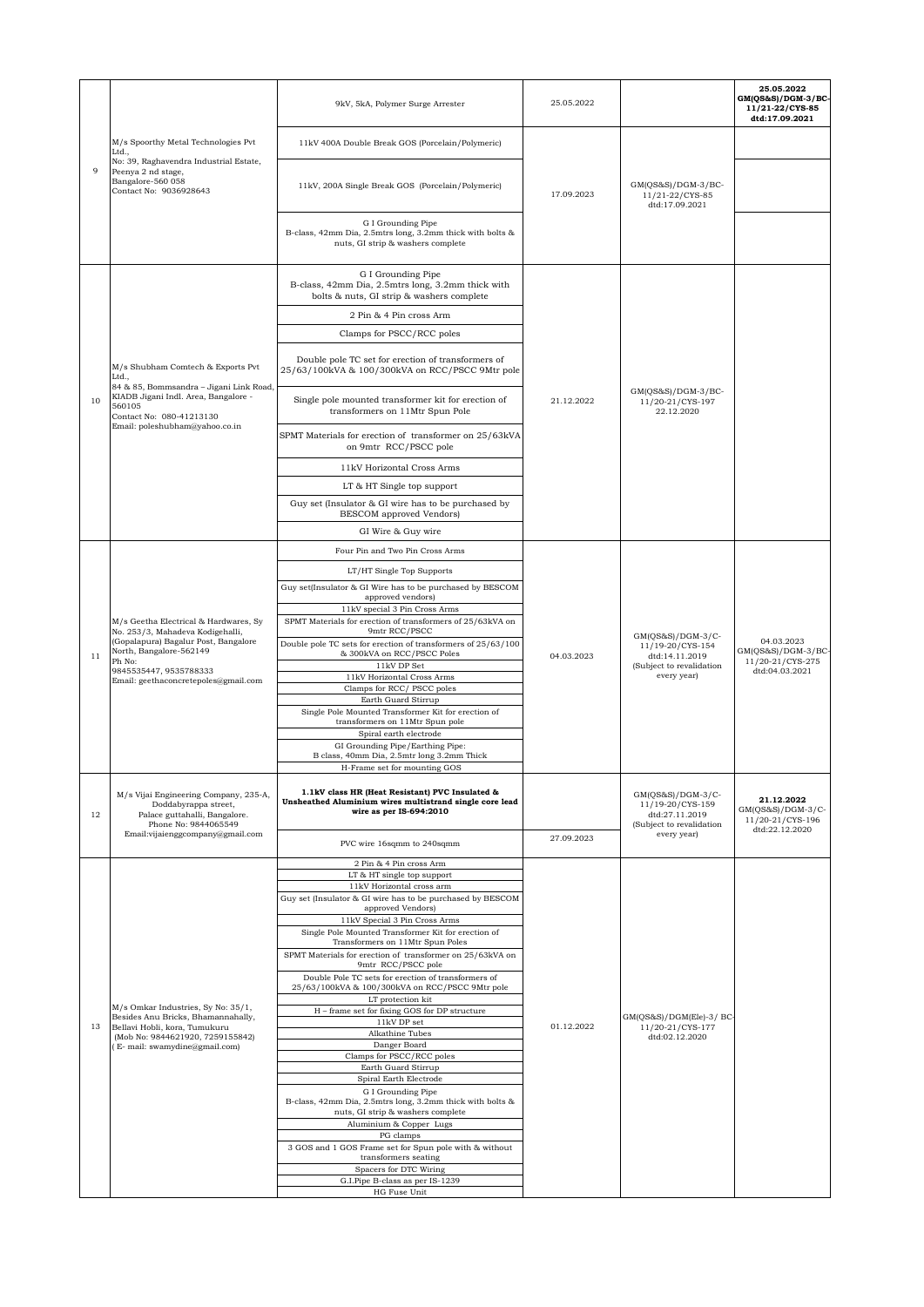|    |                                                                                                                                                   | Single Pole Mounted Transformer Kit for erection of<br>transformers on 11Mtr Spun pole                            |            |                                                                                                      |                                                       |
|----|---------------------------------------------------------------------------------------------------------------------------------------------------|-------------------------------------------------------------------------------------------------------------------|------------|------------------------------------------------------------------------------------------------------|-------------------------------------------------------|
|    |                                                                                                                                                   | Four Pin and Two Pin Cross Arms                                                                                   |            |                                                                                                      |                                                       |
|    |                                                                                                                                                   | Guy rod, Guy clamp, Eye Bolt                                                                                      |            |                                                                                                      |                                                       |
|    |                                                                                                                                                   | 11kV special 3 Pin Cross Arms                                                                                     |            |                                                                                                      |                                                       |
|    |                                                                                                                                                   | Double pole TC sets for erection of transformers of 25/63/100<br>& 300kVA on RCC/PSCC Poles                       |            |                                                                                                      |                                                       |
|    | M/s Sri Lakshmi Venkateshwara<br>Electricals,                                                                                                     | LT/HT Single Top Supports                                                                                         |            | $GM(QS&S)/DGM-3/C-$                                                                                  |                                                       |
| 14 | No.309/P2, 2nd phase KIABD,<br>6th A Road, Harohalli,<br>Ramnagara - 562112<br>Ph No: 9448063206                                                  | SPMT Materials for erection of transformers of 25/63kVA on<br>9mtr RCC/PSCC                                       | 16.12.2021 | 11/19-20/CYS-170<br>dtd:16.12.2019<br>(Subject to revalidation<br>every year)                        |                                                       |
|    |                                                                                                                                                   | 11kV Horizontal Cross Arm with clamp, Bolt &Nuts                                                                  |            |                                                                                                      |                                                       |
|    |                                                                                                                                                   | 11kV DP set                                                                                                       |            |                                                                                                      |                                                       |
|    |                                                                                                                                                   | Clamps for RCC/PSCC poles                                                                                         |            |                                                                                                      |                                                       |
|    |                                                                                                                                                   | Earth Guard Stirrup                                                                                               |            |                                                                                                      |                                                       |
|    |                                                                                                                                                   | Spiral earth electrode                                                                                            |            |                                                                                                      |                                                       |
|    |                                                                                                                                                   | GI Grounding Pipe:<br>B class, 40mm Dia, 2.5mtr long 3.2mm Thick                                                  |            |                                                                                                      |                                                       |
| 15 | M/s New Laxmi Steel & Power Pvt Ltd.,<br>Plot No: A/22 To A/25, Sarua Indutrial<br>Estate, Sarua, Khurda - 752055,<br>Odisha<br>Ph No: 9437025241 | prefabricated structure for mounting Distribution<br>Transformers                                                 | 21.12.2021 | $GM(QS&S)/DGM-3/C-$<br>11/19-20/CYS-173<br>dtd:21.12.2019<br>(Subject to revalidation<br>every year) |                                                       |
|    |                                                                                                                                                   | Four Pin and Two Pin Cross Arms & LT/HT Single Top                                                                |            |                                                                                                      |                                                       |
|    |                                                                                                                                                   | Supports<br>Guy set (Insulator & GI Wire has to be purchased by BESCOM                                            |            |                                                                                                      |                                                       |
|    |                                                                                                                                                   | approved vendors)<br>11kV special 3 Pin Cross Arms                                                                |            |                                                                                                      |                                                       |
|    |                                                                                                                                                   | SPMT Materials for erection of transformers of 25/63kVA on<br>9mtr RCC/PSCC                                       |            |                                                                                                      |                                                       |
| 16 | M/s Adishakthi Electricals, Ahishakthi<br>Sadana, Adishakthi Nagar Opp. Indian<br>Petrol Bunk Challakere Road, Chitradurga-<br>577501.            | Double pole TC sets for erection of transformers of<br>25/63/100kVA & 100/300kVA on RCC/PSCC Poles<br>11kV DP Set | 19.02.2023 | $GM(QS&S)/DGM-3/C-$<br>11/19-20/CYS-177<br>dtd:24.12.2019                                            | 19.02.2023<br>$GM(QS&S)/DGM-3/BC$<br>11/20-21/CYS-253 |
|    | Phone No:9341588118                                                                                                                               | 11kV Horizontal Cross Arms<br>Clamps for RCC/PSCC poles                                                           |            | (Subject to revalidation<br>every year)                                                              | dtd:19.02.2021                                        |
|    |                                                                                                                                                   | Earth Guard Stirrup                                                                                               |            |                                                                                                      |                                                       |
|    |                                                                                                                                                   | Single Pole Mounted Transformer Kit for erection of<br>transformers on 11Mtr Spun pole                            |            |                                                                                                      |                                                       |
|    |                                                                                                                                                   | Spiral earth electrode                                                                                            |            |                                                                                                      |                                                       |
|    |                                                                                                                                                   | GI Grounding Pipe/Earthing Pipe:<br>B class, 40mm Dia, 2.5mtr long 3.2mm Thick                                    |            |                                                                                                      |                                                       |
|    |                                                                                                                                                   | H-Frame set for mounting GOS<br>Double pole TC sets for erection of transformers of 25/63/100                     |            |                                                                                                      |                                                       |
|    |                                                                                                                                                   | & 300kVA on RCC/PSCC Poles<br>SPMT Materials for erection of transformers of 25/63kVA on                          |            |                                                                                                      |                                                       |
|    |                                                                                                                                                   | 9mtr RCC/PSCC<br>11kV Horizontal Cross Arms                                                                       |            |                                                                                                      |                                                       |
|    |                                                                                                                                                   | H-Frame set                                                                                                       |            |                                                                                                      |                                                       |
|    | M/s Harshini Tele Systems, Plot No:94/A,                                                                                                          | Four Pin and Two Pin Cross Arms<br>Guy Rod, Turn Buckle, Eye Bolt & Guy Clamp                                     |            | $GM(QS&S)/DGM-3/BC-$<br>11/19-20/CYS-178                                                             |                                                       |
|    | Phase-II, Sector - II, Lane No.17, IDA,<br>Cherlapally, Hyderabad - 500051,                                                                       | GI Grounding Pipe/Earthing Pipe:<br>B class, 40mm Dia, 2.5mtr long 3.2mm Thick                                    | 23.12.2021 | dtd:24.12.2019<br>(Subject to revalidation                                                           |                                                       |
| 17 | Medchal Dist. Telangana State.<br>Phone No: 9246332288,                                                                                           | 11kV special 3 Pin Cross Arms                                                                                     |            | every year)                                                                                          |                                                       |
|    | Email:harshinits@gmail.com,<br>m.muralidharbabu@gmail.com.                                                                                        | Clamps for RCC/ PSCC poles<br>LT/HT Single Top Supports                                                           |            |                                                                                                      |                                                       |
|    |                                                                                                                                                   | Fish plate                                                                                                        |            |                                                                                                      |                                                       |
|    |                                                                                                                                                   | LT protection kit<br>Spiral earth electrode                                                                       |            |                                                                                                      |                                                       |
|    |                                                                                                                                                   | 11kV Spun pole structural materials with single and 3 GOS<br>system                                               | 06.06.2022 | $GM(QS&S)/DGM-3/BC-$<br>11/20-21/CYS-39<br>dtd:08.06.2020<br>(Subject to revalidation<br>every year) |                                                       |
|    |                                                                                                                                                   | 11kV 200A Single Break GOS<br>11kV 400A Double Break GOS                                                          |            |                                                                                                      |                                                       |
|    |                                                                                                                                                   | LT Protection Kit                                                                                                 |            |                                                                                                      |                                                       |
|    |                                                                                                                                                   | Four Pin and Two Pin Cross Arms and 11kV special 3 Pin<br>Cross Arms                                              |            |                                                                                                      |                                                       |
|    |                                                                                                                                                   | SPMT Materials for erection of transformers of 25/63kVA on<br>9mtr RCC/PSCC                                       |            |                                                                                                      |                                                       |
|    |                                                                                                                                                   | Single Pole Mounted Transformer Kit for erection of                                                               |            |                                                                                                      |                                                       |
|    | M/s Prakash Metal Products,<br>Ayodya Village, Near Kempageri, Karwar                                                                             | transformers on 11Mtr Spun pole<br>Double pole TC sets for erection of transformers of 25/63/100                  |            |                                                                                                      |                                                       |
| 18 | Road, Hubli- 580024<br>Ph No: 0836-2303024                                                                                                        | & 100/300kVA on RCC&PSCC Poles<br>11kV DP set                                                                     | 11.08.2023 | $GM(QS&S)/DGM-3/BC-$<br>11/21-22CYS-62                                                               |                                                       |
|    | E-mail:prakash_pmp@yahoo.co.in                                                                                                                    | Clamps for RCC/PSCC poles                                                                                         |            | dtd:12.08.2021                                                                                       |                                                       |
|    |                                                                                                                                                   | HG Fuse Unit                                                                                                      |            |                                                                                                      |                                                       |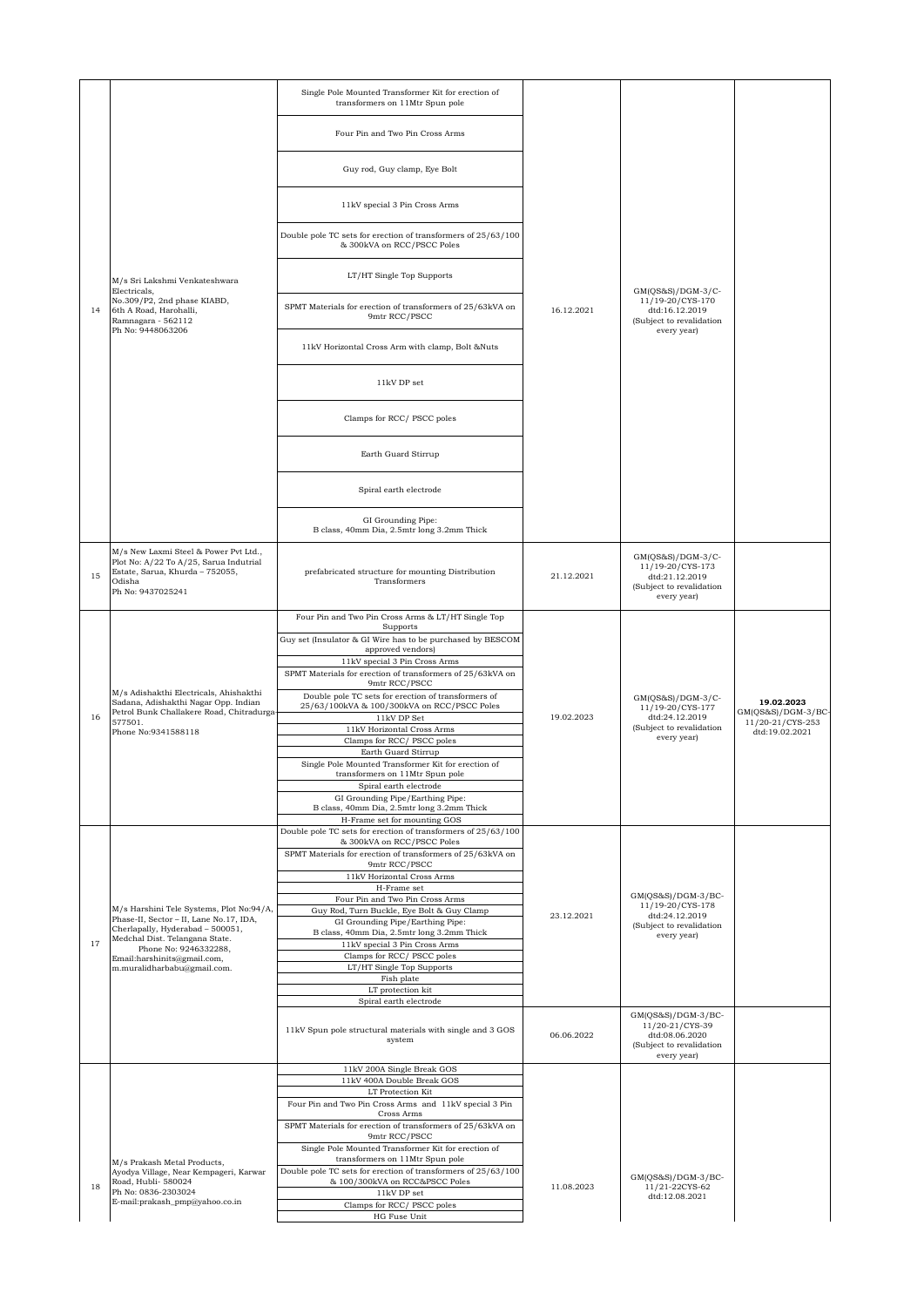|    |                                                                                                                         | 11kV Horizontal Cross Arm                                                                                                                                     |            |                                                        |                                         |
|----|-------------------------------------------------------------------------------------------------------------------------|---------------------------------------------------------------------------------------------------------------------------------------------------------------|------------|--------------------------------------------------------|-----------------------------------------|
|    |                                                                                                                         | LT/HT Single Top Supports<br>Guy rod, Guy clamp, Eye Bolt, Turn Buckle                                                                                        |            |                                                        |                                         |
|    |                                                                                                                         | Spiral Earth Electrode                                                                                                                                        |            |                                                        |                                         |
|    |                                                                                                                         | GI Grounding Pipe:<br>B class, 40mm Dia, 2.5mtr long 3.2mm Thick with bolts &<br>nuts, GI Strip & washers complete                                            |            |                                                        |                                         |
|    |                                                                                                                         | Double Pole TC sets for erection of transformers of<br>25/63/100kVA & 100/300kVA on RCC/PSCC 9Mtr pole<br>Single Pole Mounted Transformer Kit for erection of |            |                                                        |                                         |
|    |                                                                                                                         | Transformers on 11Mtr Spun Poles<br>SPMT Materials for erection of transformer on 25/63kVA on                                                                 |            |                                                        |                                         |
|    |                                                                                                                         | 9mtr RCC/PSCC pole                                                                                                                                            |            |                                                        |                                         |
|    |                                                                                                                         | LT & HT single top support<br>11kV DP set                                                                                                                     |            |                                                        |                                         |
|    | M/s Varsha Fab Tech,                                                                                                    | 11 kV Horizontal Cross Arm<br>11kV Special three pin cross arm                                                                                                |            |                                                        |                                         |
|    | plot No:R-97, KSSIDC Indl, II stage, Area<br>Antharasanahalli, Tumkuru                                                  | Four and Two pin cross arms                                                                                                                                   |            | GM(OS&S)/DGM-3/BC-<br>11/20-21/CYS-254                 |                                         |
| 19 | Ph No:7022593344/7022593345<br>E-mail: varshafabtech@gmail.com                                                          | Fish Plate<br>Guy set (Insulator & GI wire has to be purchased by BESCOM                                                                                      | 19.02.2023 | dtd:19.02.2021                                         |                                         |
|    |                                                                                                                         | approved Vendors)                                                                                                                                             |            |                                                        |                                         |
|    |                                                                                                                         | GI Grounding pipe, B - Class, 42mm dia, 2.5mtrs long, 3.2mm<br>thick with bolts nuts, GI Strips and washers complete                                          |            |                                                        |                                         |
|    |                                                                                                                         | Earth Guard Stirrup<br>Anti Climbing Device                                                                                                                   |            |                                                        |                                         |
|    |                                                                                                                         | Sprial Earth Electrode<br>Spacers for DTC wiring                                                                                                              |            |                                                        |                                         |
|    |                                                                                                                         | PG Clamps & Lugs                                                                                                                                              |            |                                                        |                                         |
|    |                                                                                                                         | Danger Board                                                                                                                                                  |            |                                                        |                                         |
|    |                                                                                                                         | Four Pin and Two Pin Cross Arms<br>Guy set (Insulator & GI wire has to be purchased by BESCOM                                                                 |            |                                                        |                                         |
|    |                                                                                                                         | approved Vendors)<br>11kV special 3 Pin Cross Arms                                                                                                            |            |                                                        |                                         |
|    |                                                                                                                         | Double pole TC sets for erection of transformers of<br>25/63/100kVA & 100/300 kVA on RCC/PSCC Poles                                                           |            |                                                        |                                         |
|    | M/s Raghavendra Enterprises,<br>#205, Gidadakonehalli Village,<br>Yeshwantpur Hobli, Muddinapalya,<br>Bangalore-560091. | LT/HT Single Top Supports                                                                                                                                     |            |                                                        |                                         |
|    |                                                                                                                         | SPMT Materials for erection of transformers of 25/63kVA on<br>9mtr RCC/PSCC Pole                                                                              |            |                                                        |                                         |
|    |                                                                                                                         | H-Frame set for mounting GOS                                                                                                                                  |            |                                                        |                                         |
| 20 |                                                                                                                         | 11kV DP Set                                                                                                                                                   | 20.03.2023 | GM(QS&S)/DGM-3/BC-<br>11/20-21/CYS-284                 |                                         |
|    | Ph No: 9742628064<br>E-mail: bs.sandeep30@gmail.com                                                                     | 11kV Horizontal Cross Arms<br>Clamps for RCC/PSCC poles                                                                                                       |            | dtd:20.03.2021                                         |                                         |
|    |                                                                                                                         | Single Pole Mounted Transformer Kit for erection of<br>transformers on 11Mtr Spun pole                                                                        |            |                                                        |                                         |
|    |                                                                                                                         | Spiral earth electrode                                                                                                                                        |            |                                                        |                                         |
|    |                                                                                                                         | GI Grounding pipe, B - Class, 42mm dia, 2.5mtrs long, 3.2mm<br>thick with bolts nuts, GI Strips and washers complete                                          |            |                                                        |                                         |
|    |                                                                                                                         | Universal Hook                                                                                                                                                |            |                                                        |                                         |
|    |                                                                                                                         | Alkathine tube                                                                                                                                                |            |                                                        |                                         |
|    |                                                                                                                         | Fish Plate<br>GI Pipe B-class as per IS-1239                                                                                                                  |            |                                                        |                                         |
|    |                                                                                                                         | H.G. Fuse Unit                                                                                                                                                |            |                                                        |                                         |
|    |                                                                                                                         |                                                                                                                                                               |            |                                                        |                                         |
|    |                                                                                                                         | LT Protections Kit                                                                                                                                            |            |                                                        |                                         |
|    |                                                                                                                         | DOLO cutouts                                                                                                                                                  |            |                                                        |                                         |
|    |                                                                                                                         | G I Grounding Pipe<br>B-class, 42mm Dia, 2.5mtrs long, 3.2mm thick with bolts &<br>nuts, GI strip & washers complete                                          |            |                                                        |                                         |
|    | M/s Orange Power T & D Equipments Pvt                                                                                   | GI Pipes B-class as per IS 1239                                                                                                                               |            |                                                        |                                         |
|    | Ltd.,<br>Regd Off No: 2, Small Scale Industrial                                                                         | PVC Pipes                                                                                                                                                     |            |                                                        |                                         |
|    | Area, 1st Cross, Rajajinagar, Bangalore -<br>560010 (Factory Unit: No.233, KIADB                                        | Spiral Earth Electrode                                                                                                                                        | 19.03.2023 | $GM(QS&S)/DGM-3/BC-$<br>11/19-20/CYS-219               | 19.03.2023                              |
| 21 | Industrial Area, 3rd phase, Malur-<br>563130, (Kolar Dist))                                                             | Spacers for DTC Wiring                                                                                                                                        |            | dtd:05.03.2020 (Subject to<br>revalidation every year) | $GM(QS&S)/DGM-3/BC$<br>11/20-21/CYS-282 |
|    | E-mail: orange.power@rediffmail.com<br>Ph no:9845243011.                                                                | PG clamps & Lugs                                                                                                                                              |            |                                                        | dtd:19.03.2021                          |
|    |                                                                                                                         | Danger Board                                                                                                                                                  |            |                                                        |                                         |
|    |                                                                                                                         | Alkathine tubes                                                                                                                                               |            |                                                        |                                         |
|    |                                                                                                                         | Bolts and Nuts                                                                                                                                                |            |                                                        |                                         |
|    |                                                                                                                         | 11kV 200A Single Break GOS(ceramic Type)                                                                                                                      |            |                                                        |                                         |
|    |                                                                                                                         | 11kV & 1.1kV GI Pins                                                                                                                                          |            |                                                        |                                         |
|    |                                                                                                                         | G.I. Wire & Guy Wire                                                                                                                                          | 28.02.2022 |                                                        |                                         |
|    |                                                                                                                         | Four Pin and Two Pin Cross Arms                                                                                                                               |            |                                                        |                                         |
|    |                                                                                                                         | 11kV Special 3 pin cross arm                                                                                                                                  |            |                                                        |                                         |
|    |                                                                                                                         | 11 kV Horizontal Cross Arm<br>LT/HT single top support                                                                                                        |            |                                                        |                                         |
|    |                                                                                                                         | Single Pole Mounted Transformer Kit for erection of<br>Transformers on 11Mtr Spun Pole                                                                        |            |                                                        |                                         |
|    | M/s Hari Krishna Electrical Works,<br>Sy No:80/3, Koratagere,                                                           | Double pole TC sets for erection of transformers of 25/63/100                                                                                                 |            | $GM(QS&S)/DGM-3/BC-$                                   |                                         |
| 22 | Urdigere Main Road,<br>Koratagere - 572129,                                                                             | & 100/300kVA on RCC/PSCC Poles<br>SPMT Materials for erection of transformers of 25/63kVA on                                                                  | 05.03.2022 | 11/19-20/CYS-226<br>dtd:13.03.2020 (Subject to         |                                         |
|    | <b>Tumkur Dist</b><br>Ph No: 9606135191                                                                                 | 9mtr RCC/PSCC                                                                                                                                                 |            | revalidation every year)                               |                                         |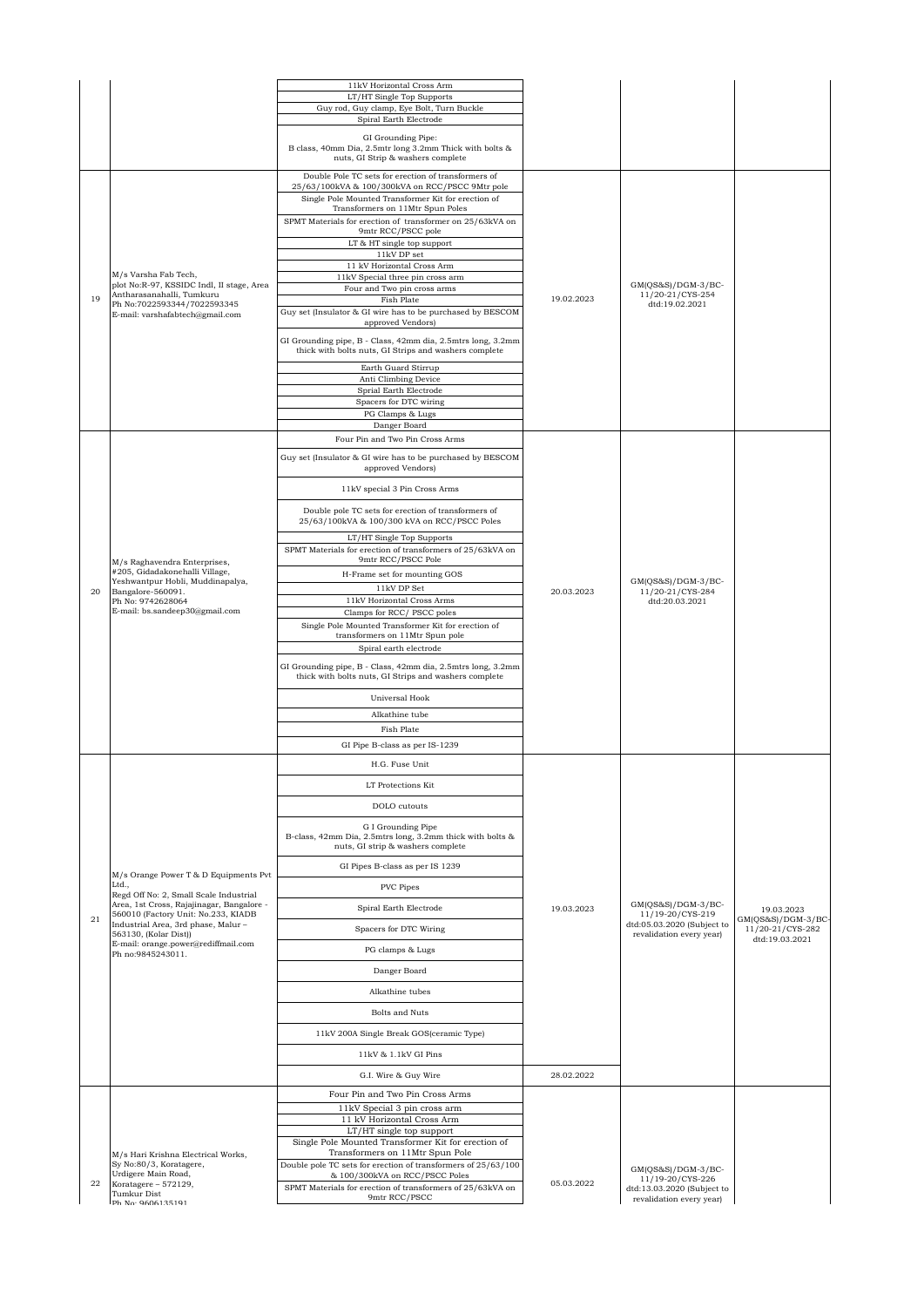|    | <b>I II INU. 2000100121</b>                                                                                                                                                                                |                                                                                                 |            |                                                            |                                   |
|----|------------------------------------------------------------------------------------------------------------------------------------------------------------------------------------------------------------|-------------------------------------------------------------------------------------------------|------------|------------------------------------------------------------|-----------------------------------|
|    |                                                                                                                                                                                                            | G I Grounding Pipe<br>B-class, 42mm Dia, 2.5mtrs long, 3.2mm thick with                         |            |                                                            |                                   |
|    |                                                                                                                                                                                                            | bolts & nuts, GI strip & washers complete                                                       |            |                                                            |                                   |
|    |                                                                                                                                                                                                            | Danger Board<br>Guy rod, Guy clamp, Eye Bolt                                                    |            |                                                            |                                   |
|    |                                                                                                                                                                                                            | PG clamps                                                                                       |            |                                                            |                                   |
|    |                                                                                                                                                                                                            | Aluminium Lugs/Copper Lugs                                                                      |            |                                                            |                                   |
|    |                                                                                                                                                                                                            | Four Pin and Two Pin Cross Arms<br>11kV Special 3 pin cross arm                                 |            |                                                            |                                   |
|    |                                                                                                                                                                                                            | 11 kV Horizontal Cross Arm                                                                      |            |                                                            |                                   |
|    |                                                                                                                                                                                                            | LT/HT single top support                                                                        |            |                                                            |                                   |
|    |                                                                                                                                                                                                            | Danger Board                                                                                    |            |                                                            |                                   |
|    | M/s Sampurna Enterprises,                                                                                                                                                                                  | G I Grounding Pipe<br>B-class, 42mm Dia, 2.5mtrs long, 3.2mm thick with                         |            |                                                            |                                   |
|    | Plot No: R-3 & 18, KSSIDC Ltd, Industrial<br>Estate, Hosahalli Camp, Sindhanur -                                                                                                                           | bolts & nuts, GI strip & washers complete                                                       |            | $GM(QS&S)/DGM-3/BC-$                                       |                                   |
| 23 | 584148                                                                                                                                                                                                     | Anchor Rod                                                                                      | 02.03.2022 | 11/20-21/CYS-01<br>dtd:15.04.2020                          |                                   |
|    | Ph No: 9739384442,9742243677<br>E-mail:                                                                                                                                                                    | Double pole TC sets for erection<br>SPMT Materials for erection of transformers of 25/63kVA on  |            | (Subject to revalidation<br>every year)                    |                                   |
|    | sampurnaenterprises14@gmail.com                                                                                                                                                                            | RCC/PSCC 9mtr Pole                                                                              |            |                                                            |                                   |
|    |                                                                                                                                                                                                            | Guy rod, Turn Buckle, Eye Bolt & Guy clamp,                                                     |            |                                                            |                                   |
|    |                                                                                                                                                                                                            | Spiral earth electrodes<br>RCC/PSCC Pole clamps                                                 |            |                                                            |                                   |
|    |                                                                                                                                                                                                            | 11kV 200A Single Break GOS                                                                      |            |                                                            |                                   |
|    |                                                                                                                                                                                                            | LT Protection kit                                                                               |            |                                                            |                                   |
|    |                                                                                                                                                                                                            | HG Fuse Unit                                                                                    |            |                                                            |                                   |
|    |                                                                                                                                                                                                            | 4 pin X arms & 2 Pin Cross Arms                                                                 |            |                                                            |                                   |
|    |                                                                                                                                                                                                            | Special 3 pin cross arm                                                                         |            |                                                            |                                   |
|    | M/s Roopa Construction Company, Regd                                                                                                                                                                       | 11kV Horizontal cross arm<br>G.I pipe                                                           |            |                                                            |                                   |
|    | office: Jyothi building, maidan road,<br>Mangalore-575001                                                                                                                                                  | Guy rod                                                                                         |            | GM(O,S&S)/DGM-3/BC-                                        |                                   |
| 24 | (Factory unit: Kuthanoor village 83,<br>Callicut road, kuthanoor village,                                                                                                                                  | H-frame set for mounting GOS<br>11kV DP set                                                     | 20.04.2022 | 11/20-21/Cys-21<br>dated:27.05.2020                        |                                   |
|    | Chamrainagar-571313)                                                                                                                                                                                       | Clamps for RCC/PSCC poles                                                                       |            | (Subject to revalidation<br>every year)                    |                                   |
|    | Ph No:0824-2426976                                                                                                                                                                                         | Spiral earth electrode                                                                          |            |                                                            |                                   |
|    |                                                                                                                                                                                                            | SPMT material for erection of transformers of 25/63 kVA on<br>9mtr RCC / PSCC poles             |            |                                                            |                                   |
|    |                                                                                                                                                                                                            | Double pole TC set for erection of transformers of                                              |            |                                                            |                                   |
|    |                                                                                                                                                                                                            | 25/63/100kVA & 100/300kVA on 9mtr RCC/PSCC poles                                                |            |                                                            |                                   |
|    | M/s Ductrove Innovations Private Ltd.,<br>No:41, Karnataka Industrial Area                                                                                                                                 |                                                                                                 |            | $GM(Q,S&S)/DGM-3/BC-$                                      | 11.11.2023                        |
| 25 | Development board, Industrial area                                                                                                                                                                         | Permanently lubricated HDPE Pipes & Ducts -50/42mm,                                             | 29.05.2025 | 11/20-21/Cys-128                                           | $GM(QS&S)/DGM-3/BC-$              |
|    | Chikkaballapur-562 101<br>Email id:info@ductrove.com                                                                                                                                                       | $40/33$ mm                                                                                      |            | dated:22.09.2020                                           | 1/21-22/CYS-121<br>dtd:12.11.2021 |
|    |                                                                                                                                                                                                            |                                                                                                 |            |                                                            |                                   |
|    |                                                                                                                                                                                                            | Four Pin and Two Pin Cross Arms                                                                 |            |                                                            |                                   |
|    | M/s Sri Bhairaveshwara Industries,<br>Sy No.76, Plot No.49,<br>Sri Bhairaveshwara Industries,<br>2nd phase, Kasaba Hobli, Nosagere<br>Village, Malur, KIADB Industrial Area,<br>Kolar<br>Ph No: 8892969394 | 11kV Special 3 pin cross arm<br>Guy rod                                                         |            |                                                            |                                   |
|    |                                                                                                                                                                                                            | 11 kV Horizontal Cross Arm                                                                      |            |                                                            |                                   |
|    |                                                                                                                                                                                                            | LT/HT single top support                                                                        |            | $GM(Q, S&S)/DGM-3/BC-$<br>11/20-21/Cys-36                  |                                   |
| 26 |                                                                                                                                                                                                            | Clamps for RCC/PSCC poles<br>11kV DP set                                                        | 30.05.2022 | dated:02.062020<br>(Subject to revalidation<br>every year) |                                   |
|    |                                                                                                                                                                                                            | SPMT Materials for erection of transformers of 25/63kVA                                         |            |                                                            |                                   |
|    |                                                                                                                                                                                                            | on 9mtr RCC/PSCC pole                                                                           |            |                                                            |                                   |
|    |                                                                                                                                                                                                            | Double pole TC sets for erection of transformers of<br>25/63/100 & 100/300kVA on RCC/PSCC Poles |            |                                                            |                                   |
|    |                                                                                                                                                                                                            | Single Pole Mounted Transformer Kit for erection of                                             |            |                                                            |                                   |
|    |                                                                                                                                                                                                            | Transformers on 11Mtr Spun Pole<br>11 kV Horizontal Cross Arm                                   |            |                                                            |                                   |
|    |                                                                                                                                                                                                            | Four Pin and Two Pin Cross Arms                                                                 |            |                                                            |                                   |
|    |                                                                                                                                                                                                            | 11kV Special 3 pin cross arm                                                                    |            |                                                            |                                   |
|    |                                                                                                                                                                                                            | Guy rod<br>Clamps for RCC/ PSCC poles                                                           |            |                                                            |                                   |
|    | M/s Divya Industries,<br>#71, Behind Maruthi wines, Narasimha                                                                                                                                              | Spiral Earth Electrode                                                                          |            | $GM(Q, S&S)/DGM-3/BC-$                                     |                                   |
| 27 | swamy layout,                                                                                                                                                                                              | LT/HT single top support                                                                        | 29.05.2022 | 11/20-21/Cys-48                                            |                                   |
|    | Laggere Ring road, Laggere,<br>Bangalore-560058                                                                                                                                                            | SPMT Materials for erection of transformers of 25/63kVA<br>on 9mtr RCC/PSCC pole                |            | dated:19.062020<br>(Subject to revalidation                |                                   |
|    | Ph No: 9945707646                                                                                                                                                                                          | Double pole TC sets for erection of transformers of                                             |            | every year)                                                |                                   |
|    |                                                                                                                                                                                                            | 25/63/100 & 100/300kVA on RCC/PSCC Poles<br>G I Grounding Pipe                                  |            |                                                            |                                   |
|    |                                                                                                                                                                                                            | B-class, 42mm Dia, 2.5mtrs long, 3.2mm thick with                                               |            |                                                            |                                   |
|    |                                                                                                                                                                                                            | bolts & nuts, GI strip & washers complete                                                       |            |                                                            |                                   |
|    |                                                                                                                                                                                                            | 11kV DP set<br>11 kV Horizontal Cross Arm                                                       |            |                                                            |                                   |
|    |                                                                                                                                                                                                            | Four Pin and Two Pin Cross Arms                                                                 |            |                                                            |                                   |
|    |                                                                                                                                                                                                            | Clamps for RCC/ PSCC poles<br>SPMT Materials for erection of transformers of 25/63kVA           |            |                                                            |                                   |
|    |                                                                                                                                                                                                            | on 9mtr RCC/PSCC pole                                                                           |            |                                                            |                                   |
|    |                                                                                                                                                                                                            | Single Pole Mounted Transformer Kit for erection of                                             |            |                                                            |                                   |
|    |                                                                                                                                                                                                            | Transformers on 11Mtr Spun Pole<br>Double pole TC sets for erection of transformers of          |            |                                                            |                                   |
|    | M/s Siri and Co.,<br>Plot No.82, Survey No: 24, Jai matha Rice                                                                                                                                             | 25/63/100 & 100/300kVA on RCC/PSCC Poles                                                        |            | $GM(Q,S&S)/DGM-3/BC-$<br>11/20-21/Cys-60                   |                                   |
| 28 | Industries, Antharasanahalli Industrial<br>are, Tumkur-572106 Mob No:                                                                                                                                      | LT/HT single top support                                                                        | 17.07.2022 | dated:17.07.2020                                           |                                   |
|    | 9900050508, 9481367126                                                                                                                                                                                     | Guy Set<br>H Frame set                                                                          |            | (Subject to revalidation<br>every year)                    |                                   |
|    |                                                                                                                                                                                                            | Spiral Earth Electrode                                                                          |            |                                                            |                                   |
|    |                                                                                                                                                                                                            | G I Grounding Pipe<br>B-class, 42mm Dia, 2.5mtrs long, 3.2mm thick with                         |            |                                                            |                                   |
|    |                                                                                                                                                                                                            | bolts & nuts, GI strip & washers complete                                                       |            |                                                            |                                   |
|    |                                                                                                                                                                                                            | Earth Guard Stirrup                                                                             |            |                                                            |                                   |
|    |                                                                                                                                                                                                            | 11kV Danger Board<br>11kV DP set                                                                |            |                                                            |                                   |
|    |                                                                                                                                                                                                            | Fish plate                                                                                      |            |                                                            |                                   |
|    |                                                                                                                                                                                                            | SPMT Materials for erection of transformers of 25/63kVA on<br>9mtr RCC/PSCC pole                |            |                                                            |                                   |
|    |                                                                                                                                                                                                            | Double pole TC sets for erection of transformers of 25/63/100                                   |            |                                                            |                                   |
|    |                                                                                                                                                                                                            | & 100/300kVA on RCC/PSCC Poles                                                                  |            |                                                            |                                   |
|    |                                                                                                                                                                                                            | 11 kV Horizontal Cross Arm<br>LT/HT single top support                                          |            |                                                            |                                   |
|    | M/s Shah Fab Tech                                                                                                                                                                                          | Four Pin and Two Pin Cross Arms                                                                 |            |                                                            |                                   |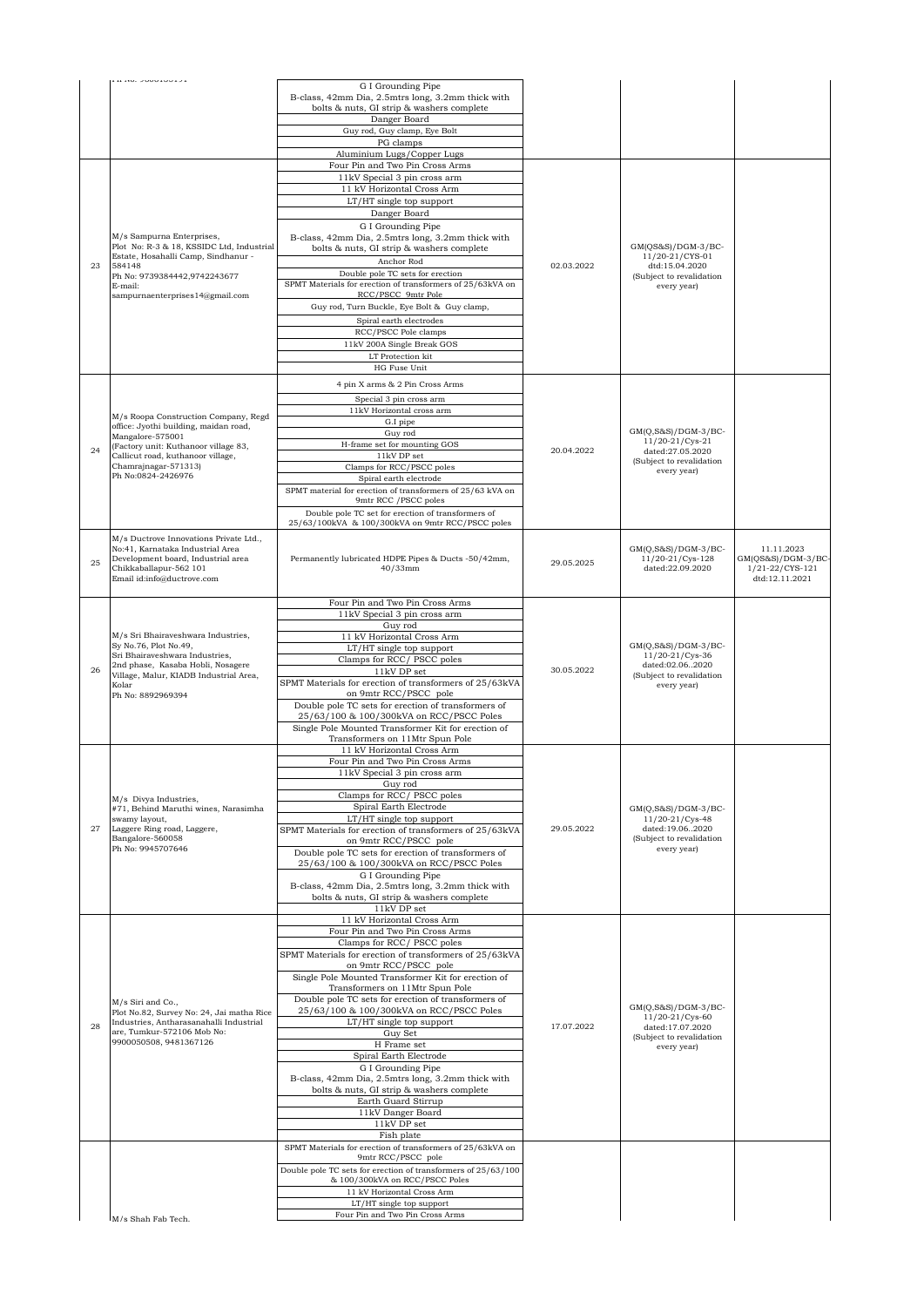|    | $m_f$ o onan i ao iven,<br>Plot No:712/A, 4th cross, Karur Industrial<br>Area, Harihar Road, Davanagere -577004. | 11kV Special 3 pin cross arm<br>Spiral Earth Electrode                                                       |            | GM(Q,S&S)/DGM-3/BC-                          |  |
|----|------------------------------------------------------------------------------------------------------------------|--------------------------------------------------------------------------------------------------------------|------------|----------------------------------------------|--|
| 29 | (Ph No:<br>8553918991, 9844444133)                                                                               | Clamps for RCC/PSCC poles<br>11kV DP set                                                                     | 07.08.2022 | 11/20-21/Cys-68<br>dated:11.08.2020          |  |
|    | (E-mail:<br>shahfabtech2017@gmail.com)                                                                           | H frame set                                                                                                  |            | (Subject to revalidation<br>every year)      |  |
|    |                                                                                                                  | G I Grounding Pipe<br>B-class, 42mm Dia, 2.5mtrs long, 3.2mm thick with bolts &                              |            |                                              |  |
|    |                                                                                                                  | nuts, GI strip & washers complete                                                                            |            |                                              |  |
|    |                                                                                                                  | Fish plate<br>Earth Guard Stirrup                                                                            |            |                                              |  |
|    |                                                                                                                  | Guy set (Insulator & GI Wire has to be purchased by BESCOM                                                   |            |                                              |  |
|    |                                                                                                                  | approved vendors)<br>Bolts & Nuts                                                                            |            |                                              |  |
|    |                                                                                                                  | 11 kV Horizontal Cross Arm                                                                                   |            |                                              |  |
|    |                                                                                                                  | Four Pin and Two Pin Cross Arms<br>11kV Special 3 pin cross arm                                              |            |                                              |  |
|    |                                                                                                                  | Guy rod, Guy clamp, Eye Bolt, Turn Buckle<br>Clamps for RCC/PSCC poles                                       |            |                                              |  |
|    |                                                                                                                  | Spiral Earth Electrode                                                                                       |            |                                              |  |
|    | M/s SSK Engineering & Fabrication                                                                                | LT/HT single top support<br>SPMT Materials for erection of transformers of 25/63kVA on                       |            |                                              |  |
|    | Works.<br>Survey No: 6/5, Rattihalli - Byadagi Road                                                              | 9mtr RCC/PSCC pole                                                                                           |            | $GM(Q, S&S)/DGM-3/BC-$<br>11/20-21/Cys-72    |  |
| 30 | Makari, Hirekerur(Tq.), Haveri(Dist).<br>Ph No: 9902750376/9900350068                                            | Double pole TC sets for erection of transformers of 25/63/100<br>& 100/300kVA on RCC/PSCC Poles              | 29.05.2022 | dated:12.08.2020<br>(Subject to revalidation |  |
|    |                                                                                                                  | 11kV & 1.1kV GI Pins                                                                                         |            | every year)                                  |  |
|    |                                                                                                                  | G I Grounding Pipe<br>B-class, 42mm Dia, 2.5mtrs long, 3.2mm thick with bolts &                              |            |                                              |  |
|    |                                                                                                                  | nuts, GI strip & washers complete                                                                            |            |                                              |  |
|    |                                                                                                                  | Fish plate<br>Earth Guard Stirrup                                                                            |            |                                              |  |
|    |                                                                                                                  | $11\mathrm{kV}$ DP set                                                                                       |            |                                              |  |
|    |                                                                                                                  | PG clamps                                                                                                    |            |                                              |  |
|    |                                                                                                                  | 11kV Special three pin cross arm<br>Four and Two pin cross arms                                              |            |                                              |  |
|    |                                                                                                                  | 11kV Horizontal cross arm                                                                                    |            |                                              |  |
|    |                                                                                                                  | LT & HT single top support<br>Guy set (Insulator & GI wire has to be purchased by BESCOM                     |            |                                              |  |
|    |                                                                                                                  | approved Vendors                                                                                             |            |                                              |  |
|    | M/s Kronax Engineering & Pressure<br>Vessels LLP, No.823/1A, 823/1B, Near                                        | Spiral Earth Electrode<br>G I Grouding Pipe                                                                  |            |                                              |  |
|    | Kodikonda checkpost, kodur Village,                                                                              | B-class, 42mm Dia, 2.5mtrs long, 3.2mm thick                                                                 |            | GM(QS&S)/DGM-3/BC-<br>11/20-21/CYS-93        |  |
| 31 | Chillamathur, Anantapur District, Andhra<br>Pradesh(AP)                                                          | Spacer for DTC wiring<br>Danger Board                                                                        | 17.08.2022 | dtd:18.08.2020<br>(Subject to revalidation   |  |
|    | Contact No: +91 9980568975<br>Email: info@kronax.in                                                              | Earth Guard Stirrup<br>11kV DP set                                                                           |            | every year)                                  |  |
|    |                                                                                                                  | Single Pole Mounted Transformer Kit for erection of<br>Transformers on 11Mtr Spun Poles                      |            |                                              |  |
|    |                                                                                                                  | Double Pole TC sets for erection of transformers of                                                          |            |                                              |  |
|    |                                                                                                                  | 25/63/100kVA & 100/300kVA on RCC/PSCC 9Mtr pole<br>SPMT Materials for erection of transformer on 25/63kVA on |            |                                              |  |
|    |                                                                                                                  | 9mtr RCC/PSCC pole                                                                                           |            |                                              |  |
|    |                                                                                                                  | H Frame for mounting GOS<br>RCC/PSCC pole clamps                                                             |            |                                              |  |
|    |                                                                                                                  | SPMT Materials for erection of transformers of 25/63kVA<br>on 9mtr RCC/PSCC pole                             |            |                                              |  |
|    |                                                                                                                  | Double pole TC sets for erection of transformers of                                                          |            |                                              |  |
|    |                                                                                                                  | 25/63/100 & 100/300kVA on RCC/PSCC Poles<br>11 kV Horizontal Cross Arm                                       |            |                                              |  |
|    |                                                                                                                  | LT/HT single top support                                                                                     |            |                                              |  |
|    |                                                                                                                  | Four Pin and Two Pin Cross Arms<br>Clamps for RCC/ PSCC poles                                                |            |                                              |  |
|    |                                                                                                                  | 11kV DP set<br>PG clamps & Lugs                                                                              |            |                                              |  |
|    | M/s SGP Industries, Madapatna, Near                                                                              | G I Grounding Pipe                                                                                           | 20.08.2022 | $GM(QS&S)/DGM-3/BC-$<br>11/20-21/CYS-95      |  |
|    | Vinayaka Engg Works, Harragadde post,<br>Jigani Hobli, Anekal Taluk, Bangalore -                                 | B-class, 42mm Dia, 2.5mtrs long, 3.2mm thick with                                                            |            | dtd:24.08.2020<br>(Subject to revalidation   |  |
| 32 | 560105 (E-mail: sgp indl@rediffmail.com)<br>(PH. No: 9591075579, 8050777535,                                     | bolts & nuts, GI Pipe/strip & washers complete                                                               |            | every year)                                  |  |
|    | 8951892319).                                                                                                     | H Frame set<br>Fish plate                                                                                    |            |                                              |  |
|    |                                                                                                                  | Earth Guard Stirrup                                                                                          |            |                                              |  |
|    |                                                                                                                  | 11kV Danger Board<br>Alkathine tubes                                                                         |            |                                              |  |
|    |                                                                                                                  | Anticlimbing Device<br>Guy set (Insulator & GI Wire has to be purchased by                                   |            |                                              |  |
|    |                                                                                                                  | BESCOM approved vendors)                                                                                     |            |                                              |  |
|    |                                                                                                                  | Single Pole Mounted Transformer Kit for erection of<br>Transformers on 11Mtr Spun Pole                       |            |                                              |  |
|    |                                                                                                                  | 11kV, HG Fuse Unit                                                                                           |            | $GM(QS&S)/DGM-3/BC-$                         |  |
|    |                                                                                                                  | 11kV, 200A Single Break GOS<br>11kV, 400A Double Break GOS                                                   | 30.12.2022 | 11/20-21/CYS-209<br>dtd:01.01.2021           |  |
|    |                                                                                                                  | 11kV Horizontal cross arm                                                                                    |            |                                              |  |
|    |                                                                                                                  | LT/HT single top support<br>Four Pin and Two Pin Cross Arms                                                  |            |                                              |  |
|    |                                                                                                                  | Clamps for RCC/ PSCC poles                                                                                   |            |                                              |  |
|    |                                                                                                                  | G I Grounding Pipe<br>B-class, 42mm Dia, 2.5mtrs long, 3.2mm thick with                                      |            |                                              |  |
|    | M/s RGV Enterprises,<br>No:2, 3, Sri Lakshmi Venkataramana                                                       | bolts & nuts, GI Pipe/strip & washers complete                                                               |            | $GM(QS&S)/DGM-3/BC-$                         |  |
|    | Layout.<br>Behind Basavanahalli Railway station,                                                                 | $11\mathrm{kV}$ DP set                                                                                       |            | 11/20-21/CYS-108                             |  |
| 33 | Nelamangala-562123, Bangalore.<br>Phone No: 9591442150, 9449563179,                                              | Guy Rod<br>11kV Special three pin cross arm                                                                  | 04.09.2022 | dtd:05.09.2020<br>(Subject to revalidation   |  |
|    | 9945293959                                                                                                       | Single Pole Mounted Transformer Kit for erection of<br>Transformers on 11Mtr Spun Pole                       |            | every year)                                  |  |
|    |                                                                                                                  | Double Pole TC sets for erection of transformers of                                                          |            |                                              |  |
|    |                                                                                                                  | 25/63/100kVA & 100/300kVA on RCC/PSCC 9Mtr pole<br>SPMT Materials for erection of transformer on 25/63kVA on |            |                                              |  |
|    |                                                                                                                  | 9mtr RCC/PSCC pole                                                                                           |            |                                              |  |
|    |                                                                                                                  | PG clamps<br>Spiral Earth Electrode                                                                          |            |                                              |  |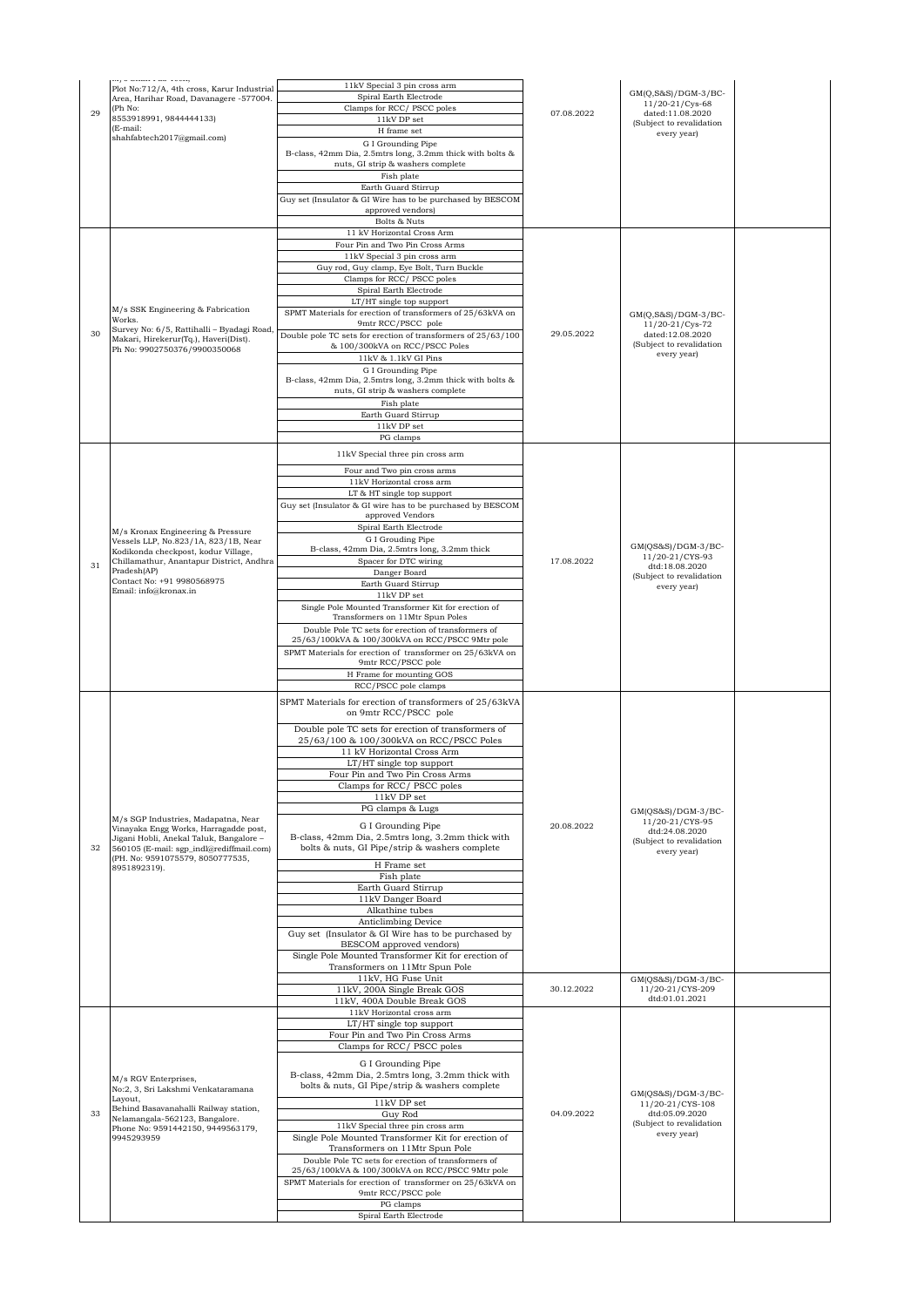|    | M/s Malu Wires,<br>Sy No. 247, Village Kadnur Hobli<br>Madhure Tq Doddaballapura Dist,                                                                            | 8 SWG GI Wire                                                                                                        |            | $GM(QS&S)/DGM-3/BC-$<br>11/20-21/CYS-104                  |  |
|----|-------------------------------------------------------------------------------------------------------------------------------------------------------------------|----------------------------------------------------------------------------------------------------------------------|------------|-----------------------------------------------------------|--|
| 34 | Bangalore North-561 204<br>Ph No:080-22266768<br>E-mail:maluwires@gmail.com                                                                                       | 7/10 Guy Wire                                                                                                        | 04.09.2022 | dtd:05.09.2020<br>(Subject to revalidation<br>every year) |  |
|    |                                                                                                                                                                   | 11kV Horizontal cross arm                                                                                            |            |                                                           |  |
|    |                                                                                                                                                                   | Four and Two pin cross arms                                                                                          |            |                                                           |  |
|    |                                                                                                                                                                   | 11kV Special three pin cross arm                                                                                     |            |                                                           |  |
|    |                                                                                                                                                                   | Clamps for RCC/ PSCC poles                                                                                           |            |                                                           |  |
|    |                                                                                                                                                                   | Double Pole TC sets for erection of transformers of<br>25/63/100kVA & 100/300kVA on RCC/PSCC 9Mtr pole               |            |                                                           |  |
|    |                                                                                                                                                                   | SPMT Materials for erection of transformer on 25/63kVA<br>on 9mtr RCC/PSCC pole                                      |            |                                                           |  |
|    | M/s Sahara Industries,<br>945,946,947,948/3,5,6, Ground Floor,                                                                                                    | Single Pole Mounted Transformer Kit for erection of<br>Transformers on 11Mtr Spun Poles                              |            | $GM(QS&S)/DGM-3/BC-$<br>11/20-21/CYS-114                  |  |
| 35 | Opp Vani College, Hiriyur, Chitradurga,<br>Karnataka                                                                                                              | LT & HT single top support                                                                                           | 05.09.2022 | dtd:07.09.2020<br>(Subject to revalidation                |  |
|    | Ph No: 9845383726                                                                                                                                                 | Guy Rod                                                                                                              |            | every year)                                               |  |
|    |                                                                                                                                                                   | H Frame set                                                                                                          |            |                                                           |  |
|    |                                                                                                                                                                   | Fish plate                                                                                                           |            |                                                           |  |
|    |                                                                                                                                                                   | Earth Guard Stirrup                                                                                                  |            |                                                           |  |
|    |                                                                                                                                                                   | Spiral Earth Electrode                                                                                               |            |                                                           |  |
|    |                                                                                                                                                                   | G I Grounding Pipe                                                                                                   |            |                                                           |  |
|    |                                                                                                                                                                   | B-class, 42mm Dia, 2.5mtrs long, 3.2mm thick with<br>bolts & nuts, GI strip & washers complete                       |            |                                                           |  |
|    |                                                                                                                                                                   | 11kV Danger Board                                                                                                    |            |                                                           |  |
|    |                                                                                                                                                                   | 11kV DP set                                                                                                          |            |                                                           |  |
|    |                                                                                                                                                                   | Four Pin and Two Pin Cross Arms                                                                                      |            |                                                           |  |
|    |                                                                                                                                                                   | LT/HT single top support<br>Clamps for RCC/PSCC poles                                                                |            |                                                           |  |
|    | M/s Srinivasa Concrete Products, Jagalur<br>Road, Alur Village, Davangere.<br>(Ph No: 9448213045, 8553502125)<br>(E-mail:<br>SriSrinivasaelectricals16@gmail.com) | 11 kV Horizontal Cross Arm<br>11kV Special three pin cross arm                                                       |            |                                                           |  |
|    |                                                                                                                                                                   | SPMT Materials for erection of transformers of 25/63kVA on                                                           |            |                                                           |  |
|    |                                                                                                                                                                   | 9mtr RCC/PSCC pole<br>Double pole TC sets for erection of transformers of 25/63/100                                  |            |                                                           |  |
|    |                                                                                                                                                                   | & 100/300kVA on RCC/PSCC Poles<br>Single Pole Mounted Transformer Kit for erection of                                |            | $GM(QS&S)/DGM-3/BC-$<br>11/20-21/CYS-119                  |  |
| 36 |                                                                                                                                                                   | Transformers on 11Mtr Spun Pole                                                                                      | 05.09.2022 | dtd:10.09.2020<br>(Subject to revalidation                |  |
|    |                                                                                                                                                                   | G I Grounding Pipe<br>B-class, 42mm Dia, 2.5mtrs long, 3.2mm thick with bolts &<br>nuts, GI strip & washers complete |            | every year)                                               |  |
|    |                                                                                                                                                                   | Guy Rod<br>Earth Guard Stirrup                                                                                       |            |                                                           |  |
|    |                                                                                                                                                                   | Spiral Earth Electrode<br>Guy set (Insulator & GI Wire has to be purchased by                                        |            |                                                           |  |
|    |                                                                                                                                                                   | BESCOM approved vendors)                                                                                             |            |                                                           |  |
|    |                                                                                                                                                                   | H - frame set for mounting GOS frame<br>11kV DP set                                                                  |            |                                                           |  |
|    |                                                                                                                                                                   | Double Pole TC sets for erection of transformers of<br>25/63/100kVA & 100/300kVA on RCC/PSCC 9Mtr pole               |            |                                                           |  |
|    |                                                                                                                                                                   | G I Grounding Pipe<br>B-class, 42mm Dia, 2.5mtrs long, 3.2mm thick with                                              |            |                                                           |  |
|    |                                                                                                                                                                   | bolts & nuts, GI strip & washers complete                                                                            |            |                                                           |  |
|    | Sri Ganapathi Industries,<br>Sri Ganapathi, No:42, Venkata Reddy                                                                                                  | 11kV DP set<br>SPMT Materials for erection of transformer on 25/63kVA                                                |            |                                                           |  |
|    | Layout, Doddakallasandra (Behind<br>Syndicate Bank), Kanakapura Main Road,                                                                                        | on 9mtr RCC/PSCC pole<br>Single Pole Mounted Transformer Kit for erection of                                         |            | $GM(QS&S)/DGM-3/BC-$<br>11/20-21/CYS-123                  |  |
| 37 | Bangalore - 560062<br>Ph No: 080-65679858/59                                                                                                                      | Transformers on 11Mtr Spun Poles                                                                                     | 05.09.2022 | dtd:15.09.2020<br>(Subject to revalidation                |  |
|    | E-mail: sgindfour@gmail.com                                                                                                                                       | Clamps for RCC/PSCC poles<br>11kV Horizontal cross arm                                                               |            | every year)                                               |  |
|    |                                                                                                                                                                   | LT & HT single top support<br>Four and Two pin cross arms                                                            |            |                                                           |  |
|    |                                                                                                                                                                   | 11kV Special three pin cross arm                                                                                     |            |                                                           |  |
|    |                                                                                                                                                                   | Fish Plate<br>Guy Rod                                                                                                |            |                                                           |  |
|    |                                                                                                                                                                   | Spiral Earth Electrode<br>H Frame for mounting GOS                                                                   |            |                                                           |  |
|    |                                                                                                                                                                   | 11kV 200A Single Break GOS                                                                                           |            |                                                           |  |
|    |                                                                                                                                                                   | High Density Polyethylene (HDPE)<br>Pipes: DN 63mm to DN 160mm as per IS 4984:2016                                   | 09.07.2023 |                                                           |  |
| 38 | M/s Mangalam Pipes Pvt ltd., Sy No.<br>241/2, T. Begur Village, Kasaba Hobli,<br>Nelamangala Taluk, Bangalore Rural<br>(Email:mangalampipes@gmail.com,            | High Density Polyethylene (HDPE)<br>Pipes: DN 180mm to DN 250mm to DN 250mm as per IS<br>4984:2016                   | 31.01.2023 | $GM(QS&S)/DGM-3/BC-$<br>11/21-22/CYS-60<br>dtd:09.08.2021 |  |
|    | jain@mangalampipes.com)                                                                                                                                           | <b>Vendor Approval</b>                                                                                               |            |                                                           |  |
|    |                                                                                                                                                                   | Permanently lubricated Duct Pipes, 40/33mm & 50/42mm                                                                 | 09.07.2022 |                                                           |  |
|    |                                                                                                                                                                   | Single Pole Mounted Transformer Kit for erection of                                                                  |            |                                                           |  |
|    |                                                                                                                                                                   | Transformers on 11Mtr Spun Pole<br>SPMT Materials for erection of transformers of 25/63kVA on                        |            |                                                           |  |
|    |                                                                                                                                                                   | 9mtr RCC/PSCC pole                                                                                                   |            |                                                           |  |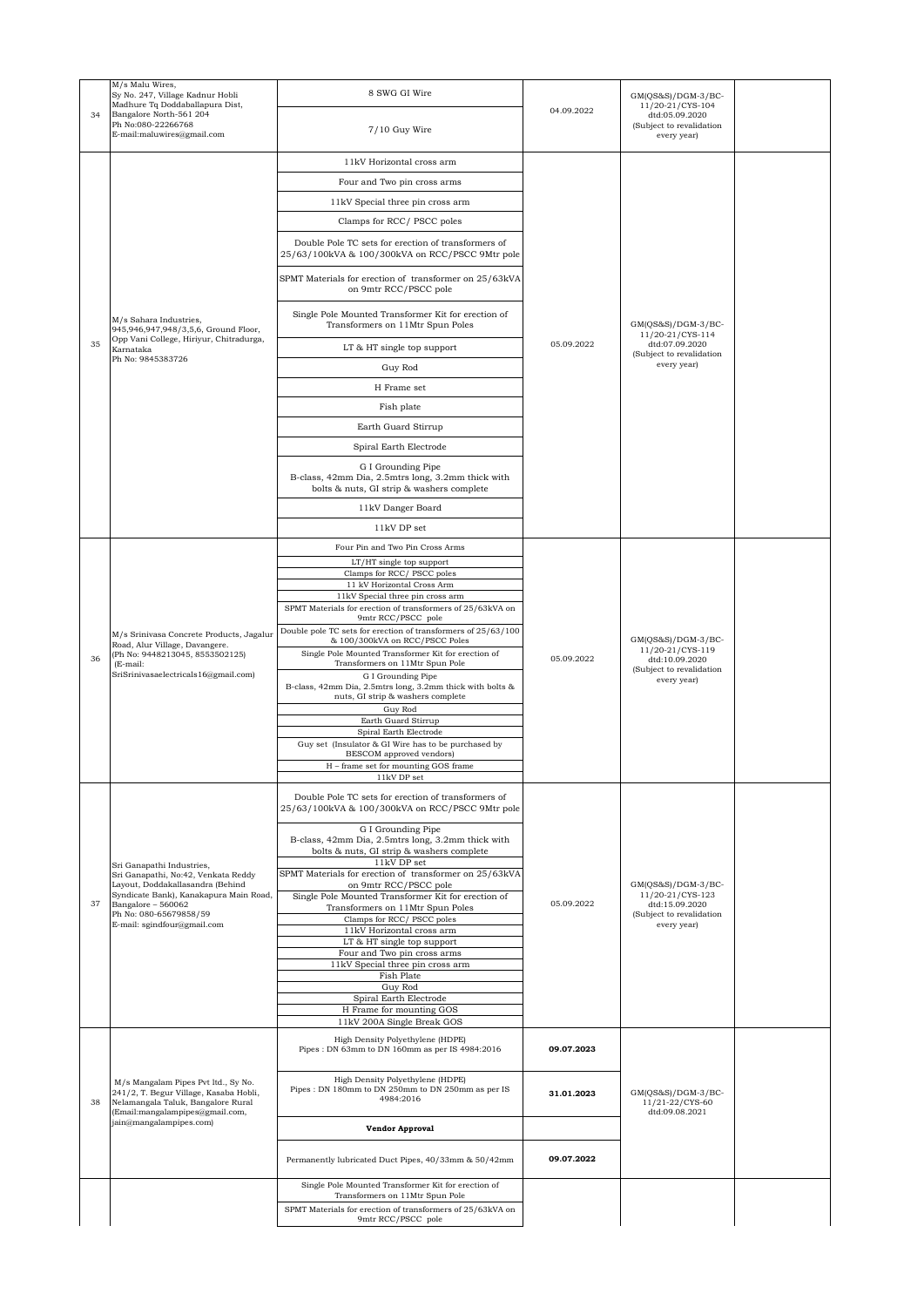|    |                                                                                    | Double pole TC sets for erection of transformers of 25/63/100<br>& 100/300kVA on RCC/PSCC Poles                                     |            |                                                                                                       |  |
|----|------------------------------------------------------------------------------------|-------------------------------------------------------------------------------------------------------------------------------------|------------|-------------------------------------------------------------------------------------------------------|--|
|    |                                                                                    | 11kV DP set                                                                                                                         |            |                                                                                                       |  |
|    |                                                                                    | 11 kV Horizontal Cross Arm                                                                                                          |            |                                                                                                       |  |
|    |                                                                                    | 4 Pin and 2 Pin Cross Arms                                                                                                          |            |                                                                                                       |  |
|    |                                                                                    | 11 kV Horizontal Cross Arm                                                                                                          |            |                                                                                                       |  |
|    |                                                                                    | Clamps for RCC/PSCC poles                                                                                                           |            |                                                                                                       |  |
|    |                                                                                    | Spiral Earth Electrode                                                                                                              |            |                                                                                                       |  |
|    |                                                                                    | LT/HT single top support                                                                                                            |            |                                                                                                       |  |
|    |                                                                                    | 11kV Special 3 pin cross arm                                                                                                        |            |                                                                                                       |  |
|    | M/s Gautamesh Industries, 8B, 3rd<br>Cross, Magadi Main Raod, Manjunatha           | Earth Guard Stirrup                                                                                                                 |            | $GM(QS&S)/DGM-3/BC-$<br>11/20-21/CYS-136 dtd:                                                         |  |
| 39 | Industrial Area, Mahadeshwaranagar,<br>Bangalore-560 091 (Ph No: 080-<br>23486963) | G I Grounding Pipe<br>B-class, 42mm Dia, 2.5mtrs long, 3.2mm thick with bolts &<br>nuts, GI strip & washers complete                | 13.10.2022 | 13.10.2020<br>(Subject to revalidation<br>every year)                                                 |  |
|    |                                                                                    | Guy set (Insulator & GI Wire has to be purchased by BESCOM                                                                          |            |                                                                                                       |  |
|    |                                                                                    | approved vendors)<br>Strain Clamps for 70/90 kN Disc Insulator                                                                      |            |                                                                                                       |  |
|    |                                                                                    | PG clamps                                                                                                                           |            |                                                                                                       |  |
|    |                                                                                    | 11kV 200A Single Break GOS                                                                                                          |            |                                                                                                       |  |
|    |                                                                                    | 11kV 400A Double Break GOS                                                                                                          |            |                                                                                                       |  |
|    |                                                                                    | 11kV HG Fuse Unit                                                                                                                   |            |                                                                                                       |  |
|    |                                                                                    | 11kV Danger Board                                                                                                                   |            |                                                                                                       |  |
|    |                                                                                    | Fish plate                                                                                                                          |            |                                                                                                       |  |
|    |                                                                                    | Spacers for DTC Wiring                                                                                                              |            |                                                                                                       |  |
|    |                                                                                    | Copper Lugs                                                                                                                         |            |                                                                                                       |  |
|    |                                                                                    | Earth Guard Stirrup                                                                                                                 |            |                                                                                                       |  |
|    |                                                                                    | G I Grounding Pipe<br>B-class, 42mm Dia, 2.5mtrs long, 3.2mm thick with                                                             |            |                                                                                                       |  |
|    |                                                                                    | bolts & nuts, GI strip & washers complete<br>Single Pole Mounted Transformer Kit for erection of<br>Transformers on 11Mtr Spun Pole |            |                                                                                                       |  |
|    |                                                                                    | 11kV DP set                                                                                                                         |            |                                                                                                       |  |
|    |                                                                                    | Four Pin and Two Pin Cross Arms                                                                                                     |            | $GM(QS&S)/DGM-3/BC-$<br>11/20-21/CYS-137<br>dtd:14.10.2020<br>(Subject to revalidation<br>every year) |  |
|    |                                                                                    | Clamps for RCC/ PSCC poles                                                                                                          |            |                                                                                                       |  |
|    | M/s R. G. Enterprises, No:146, 8th Main                                            | SPMT Materials for erection of transformers of 25/63kVA<br>on 9mtr RCC/PSCC pole                                                    |            |                                                                                                       |  |
| 40 | Road, Krishnaiah Layout, Bangalore -<br>560061<br>(PH No: 9980387058)              | Double pole TC sets for erection of transformers of<br>25/63/100 & 100/300kVA on RCC/PSCC Poles                                     | 12.10.2022 |                                                                                                       |  |
|    |                                                                                    | 11 kV Horizontal Cross Arm                                                                                                          |            |                                                                                                       |  |
|    |                                                                                    | LT/HT single top support                                                                                                            |            |                                                                                                       |  |
|    |                                                                                    | 11kV Special 3 pin cross arm                                                                                                        |            |                                                                                                       |  |
|    |                                                                                    | PG clamps                                                                                                                           |            |                                                                                                       |  |
|    |                                                                                    | 11kV & 1.1kV GI Pins                                                                                                                |            |                                                                                                       |  |
|    |                                                                                    | Spiral Earth Electrode                                                                                                              |            |                                                                                                       |  |
|    |                                                                                    | Bolts & Nuts                                                                                                                        |            |                                                                                                       |  |
|    |                                                                                    | 11 kV Horizontal Cross Arm<br>LT/HT single top support<br>Four Pin and Two Pin Cross Arms                                           |            |                                                                                                       |  |
|    |                                                                                    | Clamps for PSCC poles<br>11kV Special 3 pin cross arm                                                                               |            |                                                                                                       |  |
|    |                                                                                    | 11kV DP set                                                                                                                         |            |                                                                                                       |  |
|    | M/s Electro Control Equipments,<br>#5Y, 16th Main Road, Yeddlurdinne, 3rd          | H-Frame set for mounting GOS<br>Guy rod, Guy clamp, Eye Bolt, Turn Buckle                                                           |            | $GM(QS&S)/DGM-3/BC-$<br>11/20-21/CYS-147                                                              |  |
| 41 | block, Rajajinagar, Bangalore - 560010.<br>Ph No:9845872345                        | SPMT Materials for erection of transformers of 25/63kVA<br>on 9mtr PSCC pole                                                        | 28.10.2022 | dtd:28.10.2020<br>(Subject to revalidation                                                            |  |
|    |                                                                                    | Double pole TC sets for erection of transformers of<br>25/63/100 & 100/300kVA on PSCC Poles                                         |            | every year)                                                                                           |  |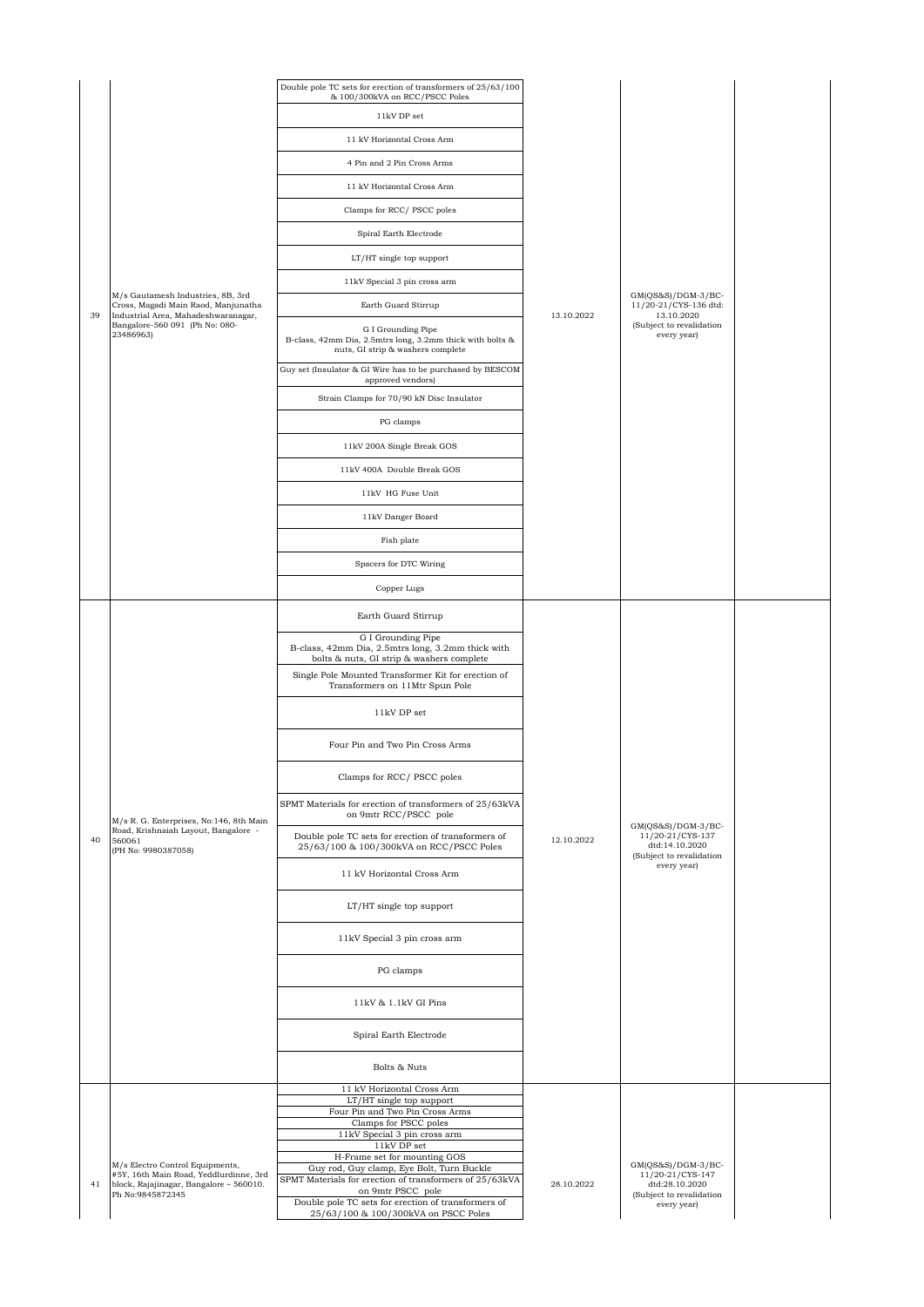|    |                                                                             | G I Grounding Pipe                                                                             |            |                                    |  |
|----|-----------------------------------------------------------------------------|------------------------------------------------------------------------------------------------|------------|------------------------------------|--|
|    |                                                                             | B-class, 42mm Dia, 2.5mtrs long, 3.2mm thick with                                              |            |                                    |  |
|    |                                                                             | bolts & nuts, GI strip & washers complete                                                      |            |                                    |  |
|    |                                                                             | Single Pole Mounted Transformer Kit for erection of                                            |            |                                    |  |
|    |                                                                             | Transformers on 11Mtr Spun Pole                                                                |            |                                    |  |
|    |                                                                             | Spiral Earth Electrode                                                                         |            |                                    |  |
|    |                                                                             | 11 kV Horizontal Cross Arm                                                                     |            |                                    |  |
|    |                                                                             | LT/HT single top support                                                                       |            |                                    |  |
|    |                                                                             | Four Pin and Two Pin Cross Arms                                                                |            |                                    |  |
|    |                                                                             | Clamps for PSCC poles                                                                          |            |                                    |  |
|    |                                                                             | 11kV Special 3 pin cross arm                                                                   |            |                                    |  |
|    |                                                                             | 11kV DP set                                                                                    |            |                                    |  |
|    | M/s Sai Shankara Enterprises,                                               | H-Frame set                                                                                    |            | $GM(QS&S)/DGM-3/BC-$               |  |
| 42 | #432/1, Behind Govt Primary School,<br>Peenya 1st stage, Bangalore-560 058. | Guy rod, Guy clamp, Eye Bolt, Turn Buckle                                                      | 28.10.2022 | 11/20-21/CYS-148<br>dtd:28.10.2020 |  |
|    | Ph No:9448736230, 9886799605                                                | SPMT Materials for erection of transformers of 25/63kVA                                        |            | (Subject to revalidation           |  |
|    |                                                                             | on 9mtr PSCC 300kg WL pole                                                                     |            | every year)                        |  |
|    |                                                                             | Double pole TC sets for erection of transformers of                                            |            |                                    |  |
|    |                                                                             | 25/63/100 & 100/300kVA on PSCC 300kg WL Pole                                                   |            |                                    |  |
|    |                                                                             | G I Grounding Pipe                                                                             |            |                                    |  |
|    |                                                                             | B-class, 42mm Dia, 2.5mtrs long, 3.2mm thick with<br>bolts & nuts, GI strip & washers complete |            |                                    |  |
|    |                                                                             | Single Pole Mounted Transformer Kit for erection of                                            |            |                                    |  |
|    |                                                                             | Transformers on 11Mtr Spun Pole                                                                |            |                                    |  |
|    |                                                                             | 11kV Horizontal cross arm                                                                      |            |                                    |  |
|    |                                                                             | 2 Pin & 4 Pin cross Arm                                                                        |            |                                    |  |
|    |                                                                             | Guy set (Insulator & GI wire has to be purchased by BESCOM                                     |            |                                    |  |
|    |                                                                             | approved Vendors)                                                                              |            |                                    |  |
|    |                                                                             | 11kV Special 3 Pin Cross Arms,                                                                 |            |                                    |  |
|    |                                                                             | LT & HT single top support                                                                     |            |                                    |  |
|    |                                                                             | $11\mathrm{kV}$ DP set                                                                         |            |                                    |  |
|    |                                                                             | RCC/ PSCC Poles Clamps                                                                         |            |                                    |  |
|    | M/s S. R. Engineers.,                                                       | Double Pole TC sets for erection of transformers of                                            |            |                                    |  |
|    | No: 114/16, P.P.                                                            | 25/63/100kVA & 100/300kVA on RCC/PSCC 9Mtr pole                                                |            | $GM(QS&S)/DGM-3/BC-$               |  |
|    | Indusrial Estate, Deepanjalinagar,                                          | SPMT Materials for erection of transformer of 25/63kVA on<br>9mtr RCC/PSCC pole                |            | 11/20-21/CYS-168                   |  |
| 43 | Mysore Road,                                                                | Spiral Earth Electrode                                                                         | 10.11.2022 | dtd:11.11.2020                     |  |
|    | Bangalore -560 026.                                                         | PG clamps                                                                                      |            | (Subject to revalidation           |  |
|    | Ph No:9845313532                                                            | Earth Guard Stirrup                                                                            |            | every year)                        |  |
|    |                                                                             | Anti Climbing Device                                                                           |            |                                    |  |
|    |                                                                             | G I Grounding Pipe                                                                             |            |                                    |  |
|    |                                                                             | B-class, 42mm Dia, 2.5mtrs long, 3.2mm thick with bolts &                                      |            |                                    |  |
|    |                                                                             | nuts, GI strip & washers complete                                                              |            |                                    |  |
|    |                                                                             | H-frame set                                                                                    |            |                                    |  |
|    |                                                                             | Spacers for DTC Wiring                                                                         |            |                                    |  |
|    |                                                                             | Alkathine Tubes (RYB)                                                                          |            |                                    |  |
|    |                                                                             | Danger Board                                                                                   |            |                                    |  |
|    |                                                                             | Copper Lugs                                                                                    |            |                                    |  |
|    |                                                                             | 11kV Horizontal cross arm                                                                      |            |                                    |  |
|    |                                                                             | LT & HT single top support                                                                     |            |                                    |  |
|    |                                                                             | 2 Pin & 4 Pin cross Arm                                                                        |            |                                    |  |
|    |                                                                             | 11kV Special 3 Pin Cross Arms                                                                  |            |                                    |  |
|    |                                                                             | Single Pole Mounted Transformer Kit for erection of                                            |            |                                    |  |
|    |                                                                             | Transformers on 11Mtr Spun Poles<br>SPMT Materials for erection of transformer on 25/63kVA     |            |                                    |  |
|    |                                                                             | on 9mtr RCC/PSCC pole                                                                          |            |                                    |  |
|    |                                                                             | Guy set (Insulator & GI wire has to be purchased by                                            |            |                                    |  |
|    |                                                                             | <b>BESCOM</b> approved Vendors)                                                                |            |                                    |  |
|    |                                                                             | G.I.Pipe B-class as per IS-1239                                                                |            |                                    |  |
|    |                                                                             | Alkathine Tubes                                                                                |            |                                    |  |
|    |                                                                             | $11\mathrm{kV}$ DP set                                                                         |            |                                    |  |
|    |                                                                             | Copper Lug                                                                                     |            |                                    |  |
|    | M/s Elite Engineering and Constructions,                                    | PG Clamps                                                                                      |            |                                    |  |
|    | Do.No.71/2, Honnur Post, NH-4,<br>Malleshettyhalli, Davangere               | Clamps for PSCC/RCC poles                                                                      |            | $GM(OS&S)/DGM-3/BC-$               |  |
|    | (Ph No: 9886059290)                                                         | Eye Hook                                                                                       | 05.12.2021 | 11/20-21/CYS-181                   |  |
|    | (E-mail: eliteinsulators@gmail.com)                                         | H- frame set for fixing GOS                                                                    |            | dtd:07.12.2020                     |  |
|    |                                                                             | G I Grounding Pipe                                                                             |            |                                    |  |
|    |                                                                             | B-class, 42mm Dia, 2.5mtrs long, 3.2mm thick with                                              |            |                                    |  |
|    |                                                                             | bolts & nuts, GI strip & washers complete                                                      |            |                                    |  |
|    |                                                                             | Earthing Materials pipe type for grounding<br>Danger Board                                     |            |                                    |  |
|    |                                                                             | Fish Plate                                                                                     |            |                                    |  |
|    |                                                                             | Spiral Earth Electrode                                                                         |            |                                    |  |
|    |                                                                             | Universal Hook and Bolts & Nuts                                                                |            |                                    |  |
|    |                                                                             | Tee - Connectors - KZ3 95                                                                      |            |                                    |  |
|    |                                                                             | Pre - Insulated Lugs - CPTAU for 95 Sqmm                                                       |            |                                    |  |
|    |                                                                             | End Cap for 50/70 Sqmm                                                                         |            |                                    |  |
|    |                                                                             |                                                                                                |            |                                    |  |
|    |                                                                             |                                                                                                |            |                                    |  |
|    |                                                                             | Double Pole TC sets for erection of transformers of                                            |            |                                    |  |
|    |                                                                             | 25/63/100kVA & 100/300kVA on RCC/PSCC 9Mtr pole                                                |            |                                    |  |
| 44 |                                                                             | Eye Hook (Flat Type) for fixing clamps                                                         |            |                                    |  |
|    |                                                                             |                                                                                                |            |                                    |  |
|    | M/s Veekay Plast,                                                           |                                                                                                |            |                                    |  |
|    | E-109, Bagur Industrial Area,<br>RIICO Extension, Phase -2,                 | HDPE/PLB Pipe 50/42mm                                                                          |            |                                    |  |
|    | Bagur-303007, Rajasthan                                                     |                                                                                                |            |                                    |  |
|    | E-mail:info@veekayplast.in                                                  |                                                                                                |            | $GM(QS&S)/DGM-3/BC-$               |  |
| 45 | Factory Unit:                                                               |                                                                                                | 11.12.2021 | 11/20-21/CYS-185                   |  |
|    | Sy.No. 1360,1361/A,1361/E, Pitti                                            |                                                                                                |            | dtd:11.12.2020                     |  |
|    | Lamination Lane, Village Nandigamma,<br>Kothur Mandal, RR Dist, Telangana - | HDPE/PLB Pipe 40/33mm                                                                          |            |                                    |  |
|    | 509228                                                                      |                                                                                                |            |                                    |  |
|    |                                                                             |                                                                                                |            |                                    |  |
|    |                                                                             |                                                                                                |            |                                    |  |
|    |                                                                             | Double pole TC set for erection of transformers of                                             |            |                                    |  |
|    |                                                                             | 25/63/100kVA & 100/300kVA on RCC/PSCC 9Mtr pole                                                |            |                                    |  |
|    |                                                                             |                                                                                                |            |                                    |  |
|    |                                                                             | $11kV$ DP set                                                                                  |            |                                    |  |
|    |                                                                             | 3 GOS and 1 GOS Frame set for Spun pole with &                                                 |            |                                    |  |
|    |                                                                             | without transformers seating                                                                   |            |                                    |  |
|    |                                                                             | Single pole mounted transformer kit for erection of                                            |            |                                    |  |
|    |                                                                             | transformers on 11Mtr Spun Pole<br>H - frame set for fixing GOS for DP structure               |            |                                    |  |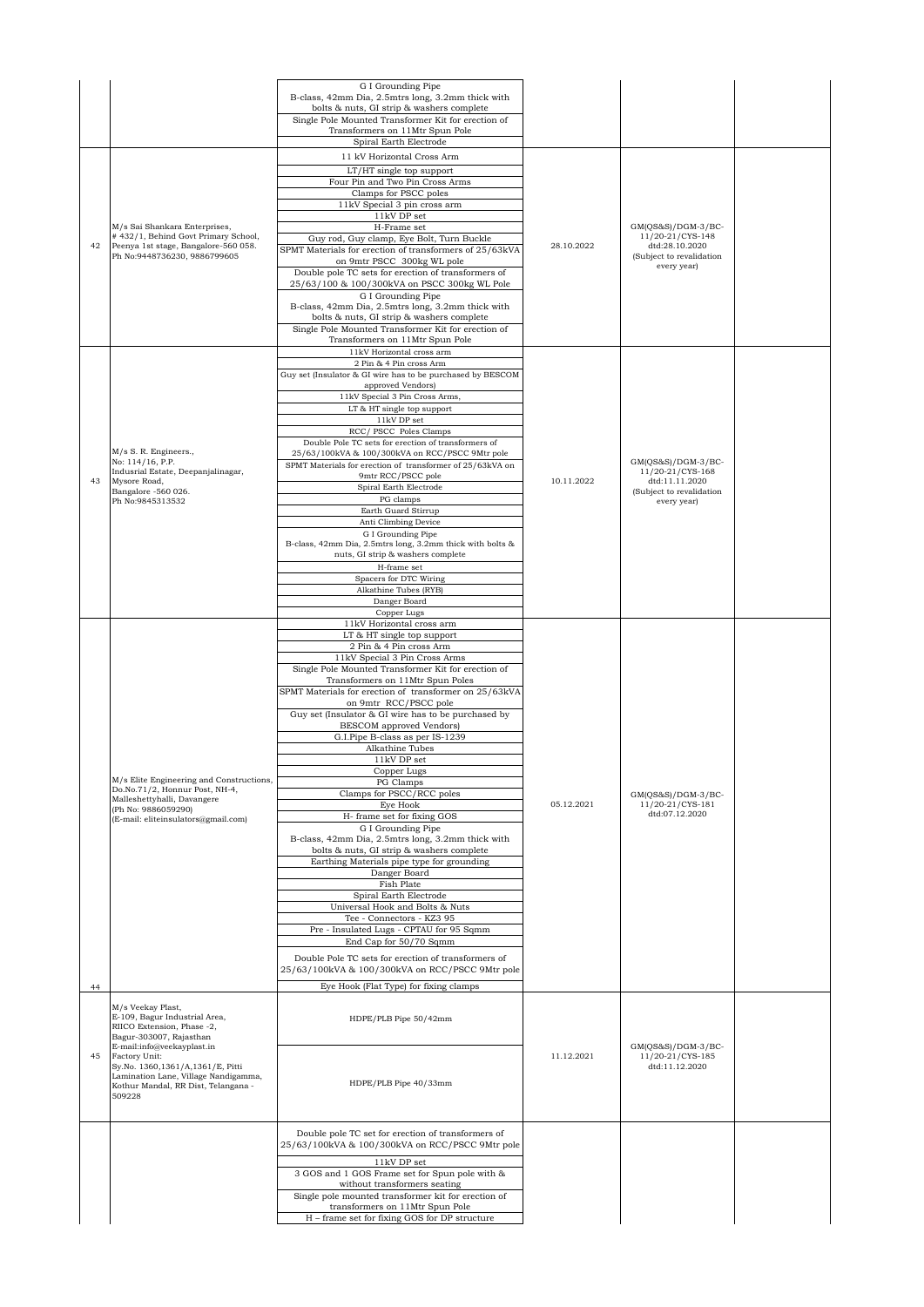|    | M/s Siri Power.,<br>Plot No-82, Survey No:24, KIADB 2nd                                                                                                       | 11kV Horizontal Cross Arms<br>LT & HT Single top support                                                                                                      |            |                                                            |  |
|----|---------------------------------------------------------------------------------------------------------------------------------------------------------------|---------------------------------------------------------------------------------------------------------------------------------------------------------------|------------|------------------------------------------------------------|--|
| 46 | phase, Antharasanahlli Industrial Area,<br>Tumkur - 572106<br>Ph No: 9448661653, 9900050508                                                                   | Spiral Earth Electrode<br>Guy set (Insulator & GI wire has to be purchased by<br><b>BESCOM</b> approved Vendors)                                              | 17.12.2021 | $GM(QS&S)/DGM-3/BC-$<br>11/20-21/CYS-189<br>dtd:17.12.2020 |  |
|    | E-mail: siripower1653@gmail.com                                                                                                                               | 11kV Special 3 Pin Cross Arms<br>Clamps for PSCC/RCC poles                                                                                                    |            |                                                            |  |
|    |                                                                                                                                                               | Fish plate<br>G I Grounding Pipe<br>B-class, 42mm Dia, 2.5mtrs long, 3.2mm thick with<br>bolts & nuts, GI strip & washers complete<br>2 Pin & 4 Pin cross Arm |            |                                                            |  |
|    |                                                                                                                                                               | PG clamps<br>Danger Board                                                                                                                                     |            |                                                            |  |
|    |                                                                                                                                                               | SPMT Materials for erection of transformer on 25/63kVA<br>on 9mtr RCC/PSCC pole                                                                               |            |                                                            |  |
|    |                                                                                                                                                               | 11kV Horizontal Cross Arm                                                                                                                                     |            |                                                            |  |
|    |                                                                                                                                                               | LT & HT single top support<br>2 Pin & 4 Pin cross Arm<br>Clamps for PSCC/RCC poles                                                                            |            |                                                            |  |
|    |                                                                                                                                                               | 11kV, Special 3 pin Cross Arm<br>G I Grounding Pipe<br>B-class, 42mm Dia, 2.5mtrs long, 3.2mm thick with                                                      |            |                                                            |  |
|    | M/s Sree Krishna Hot Dip Galvanizers,<br>No.07, Chinnagiriyappa Industrial Estate,                                                                            | bolts & nuts, GI strip & washers complete<br>Guy Rod                                                                                                          |            | $GM(QS&S)/DGM-3/BC-$                                       |  |
| 47 | Vishwaneedam Post Andrahalli,<br>Bangalore - 560091.<br>Ph No: 9686975757                                                                                     | Single Pole Mounted Transformer Kit for erection of<br>Transformers on 11Mtr Spun Poles<br>SPMT Materials for erection of transformer on 25/63kVA             | 10.12.2021 | 11/20-21/CYS-191<br>dtd:18.12.2020                         |  |
|    |                                                                                                                                                               | on 9mtr RCC/PSCC pole<br>Double Pole TC sets for erection of transformers of<br>25/63/100kVA & 100/300kVA on RCC/PSCC 9Mtr pole                               |            |                                                            |  |
|    |                                                                                                                                                               | PG clamps<br>Spiral Earth Electrode                                                                                                                           |            |                                                            |  |
|    |                                                                                                                                                               | Earth Guard Stirrup<br>G.I.Pin                                                                                                                                |            |                                                            |  |
|    |                                                                                                                                                               | 11kV DP set                                                                                                                                                   |            |                                                            |  |
|    |                                                                                                                                                               | 11kV Horizontal cross arm<br>LT & HT single top support                                                                                                       |            |                                                            |  |
|    |                                                                                                                                                               | 2 Pin & 4 Pin cross Arm<br>Clamps for PSCC/RCC poles                                                                                                          |            |                                                            |  |
|    | M/s Bharat Enterprises,<br># 2&3, Naganathapura, Begur Hobli,<br>Hosur Road cross, Bangalore-560 100<br>(Ph No: 22222340)<br>(E-mail: bharatentp201@yahoo.in) | 11kV Special 3 Pin Cross Arms                                                                                                                                 |            |                                                            |  |
|    |                                                                                                                                                               | Single Pole Mounted Transformer Kit for erection of<br>Transformers on 11Mtr Spun Poles                                                                       |            |                                                            |  |
| 48 |                                                                                                                                                               | SPMT Materials for erection of transformer on 25/63kVA<br>on 9mtr_RCC/PSCC pole                                                                               | 29.12.2022 | $GM(QS&S)/DGM-3/BC-$<br>11/20-21/CYS-203                   |  |
|    |                                                                                                                                                               | Double Pole TC sets for erection of transformers of<br>25/63/100kVA & 100/300kVA on RCC/PSCC 9Mtr pole                                                        |            | dtd:29.12.2020                                             |  |
|    |                                                                                                                                                               | LT Protectionkit<br>11kV 200A Single Break GOS<br>11kV 400A Double Break GOS                                                                                  |            |                                                            |  |
|    |                                                                                                                                                               | G I Grounding Pipe<br>B-class, 42mm Dia, 2.5mtrs long, 3.2mm thick with<br>bolts & nuts, GI strip & washers complete                                          |            |                                                            |  |
|    |                                                                                                                                                               | Spiral Earth Electrode<br>11kV DP set                                                                                                                         |            |                                                            |  |
|    |                                                                                                                                                               | 11kV Horizontal cross arm                                                                                                                                     |            |                                                            |  |
|    |                                                                                                                                                               | 2 Pin & 4 Pin cross Arm<br>11kV Special 3 Pin Cross Arms<br>Single Pole Mounted Transformer Kit for erection of                                               |            |                                                            |  |
|    |                                                                                                                                                               | Transformers on 11Mtr Spun Poles                                                                                                                              |            |                                                            |  |
|    |                                                                                                                                                               | SPMT Materials for erection of transformer on 25/63kVA<br>on 9mtr RCC/PSCC pole                                                                               |            |                                                            |  |
|    |                                                                                                                                                               | Guy set (Insulator & GI wire has to be purchased by<br>BESCOM approved Vendors)                                                                               |            |                                                            |  |
|    |                                                                                                                                                               | G.I.Pipe B-class as per IS-1239<br>Alkathine Tubes                                                                                                            |            |                                                            |  |
|    | M/s ARS Industries,<br>No.23 & 24, Ramanasri Lake Garden,                                                                                                     | 11kV DP set<br>Copper Lugs<br>PG Clamps                                                                                                                       |            |                                                            |  |
| 49 | Maranayakanahalli, Jala Hobli,<br>Chikkajala, Bangalore North - 562157 (Ph                                                                                    | Clamps for PSCC/RCC poles<br>H- frame set for fixing GOS                                                                                                      | 29.12.2021 | $GM(QS&S)/DGM-3/BC-$<br>11/20-21/CYS-204                   |  |
|    | No: 9880750750/9900480781)<br>(E-mail: arsindustries16@gmail.com)                                                                                             | G I Grounding Pipe                                                                                                                                            |            | dtd:29.12.2020                                             |  |
|    |                                                                                                                                                               | B-class, 42mm Dia, 2.5mtrs long, 3.2mm thick with<br>bolts & nuts, GI strip & washers complete                                                                |            |                                                            |  |
|    |                                                                                                                                                               | Earthing Materials pipe type for grounding<br>Danger Board                                                                                                    |            |                                                            |  |
|    |                                                                                                                                                               | Fish Plate<br>Spiral Earth Electrode                                                                                                                          |            |                                                            |  |
|    |                                                                                                                                                               | Universal Hook and Bolts & Nuts<br>Tee - Connectors - KZ3 95                                                                                                  |            |                                                            |  |
|    |                                                                                                                                                               | Pre - Insulated Lugs - CPTAU for 95 Sqmm<br>End Cap for 50/70 Sqmm                                                                                            |            |                                                            |  |
|    |                                                                                                                                                               | Double Pole TC sets for erection of transformers of<br>25/63/100kVA & 100/300kVA on RCC/PSCC 9Mtr pole                                                        |            |                                                            |  |
|    |                                                                                                                                                               | Eye Hook (Flat Type) for fixing clamps                                                                                                                        |            |                                                            |  |
|    |                                                                                                                                                               | 11kV Horizontal cross arm                                                                                                                                     |            |                                                            |  |
|    |                                                                                                                                                               | 2 Pin & 4 Pin cross Arm                                                                                                                                       |            |                                                            |  |
|    |                                                                                                                                                               | 11kV Special 3 Pin Cross Arms                                                                                                                                 |            |                                                            |  |
|    |                                                                                                                                                               | LT & HT Single top support                                                                                                                                    |            |                                                            |  |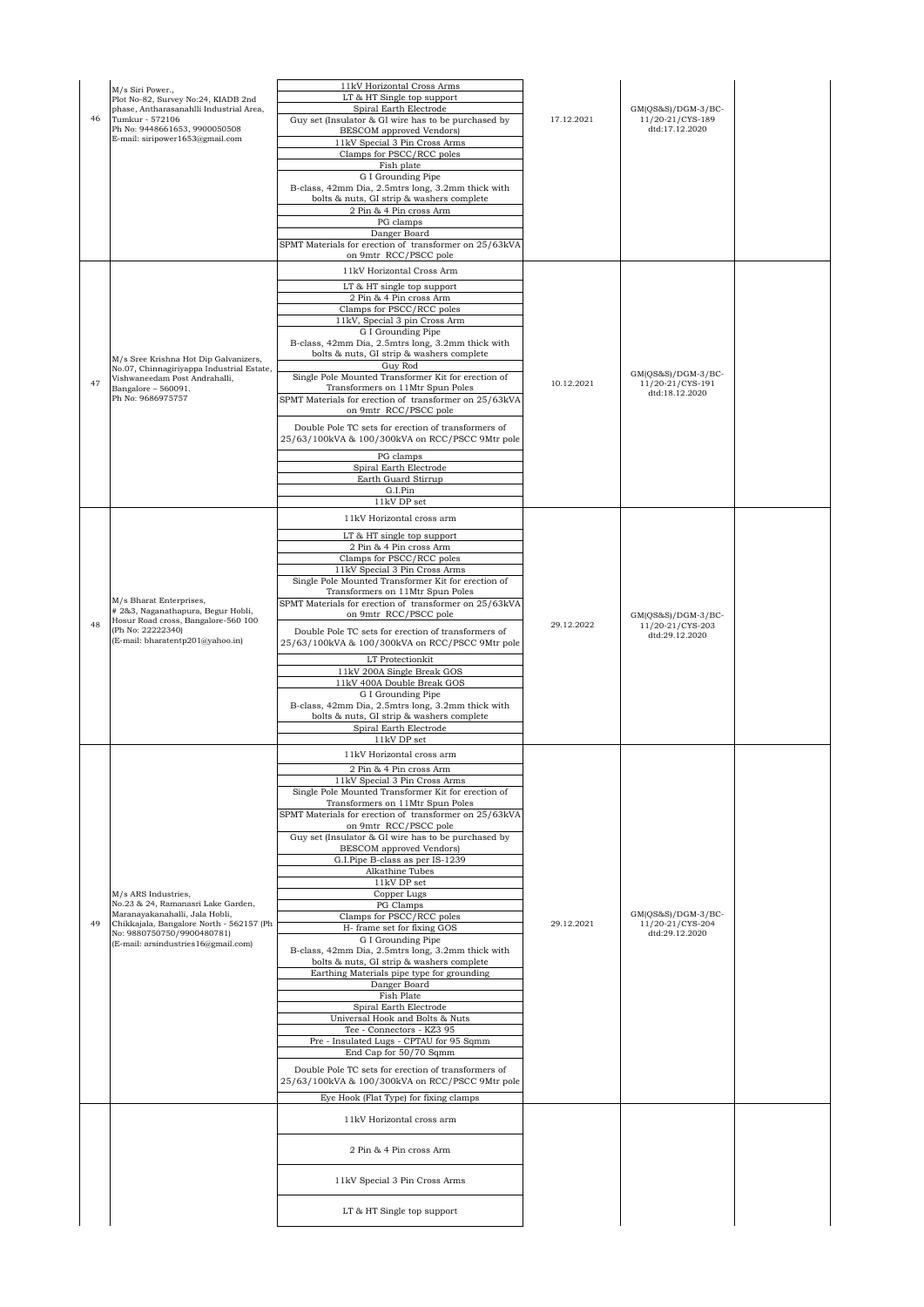|    |                                                                                                | Single Pole Mounted Transformer Kit for erection of<br>Transformers on 11Mtr Spun Poles                |            |                                                            |  |
|----|------------------------------------------------------------------------------------------------|--------------------------------------------------------------------------------------------------------|------------|------------------------------------------------------------|--|
|    | M/s U.L Enterprises, Jangalpalya Gate,                                                         | SPMT Materials for erection of transformer on 25/63kVA<br>on 9mtr RCC/PSCC pole                        |            |                                                            |  |
| 50 | Survey No.74, Jigani Main Road, Anekal<br>Taluk, Bengaluru - 560083<br>(Ph No: 9035151023)     | Double Pole TC sets for erection of transformers of<br>25/63/100kVA & 100/300kVA on RCC/PSCC 9Mtr pole | 31.12.2021 | $GM(QS&S)/DGM-3/BC-$<br>11/20-21/CYS-207<br>dtd:01.01.2021 |  |
|    |                                                                                                | Guy set (Insulator & GI wire has to be purchased by<br>BESCOM approved Vendors)                        |            |                                                            |  |
|    |                                                                                                | G.I.Pipe B-class as per IS-1239                                                                        |            |                                                            |  |
|    |                                                                                                | Spiral Earth Electrode                                                                                 |            |                                                            |  |
|    |                                                                                                | 11kV DP set                                                                                            |            |                                                            |  |
|    |                                                                                                | Danger Board                                                                                           |            |                                                            |  |
|    |                                                                                                | Clamps for PSCC/RCC poles                                                                              |            |                                                            |  |
|    |                                                                                                | 11kV Horizontal cross arm                                                                              |            |                                                            |  |
|    |                                                                                                | Four and Two pin cross arms                                                                            |            |                                                            |  |
|    |                                                                                                | Guy set (Insulator & GI wire has to be purchased by<br>BESCOM approved Vendors)                        |            |                                                            |  |
|    |                                                                                                | 11kV Special three pin cross arm                                                                       |            |                                                            |  |
|    |                                                                                                | LT & HT single top support                                                                             |            |                                                            |  |
|    |                                                                                                | 11kV DP set                                                                                            |            |                                                            |  |
|    |                                                                                                | RCC/PSCC pole clamps                                                                                   |            |                                                            |  |
|    |                                                                                                | Double Pole TC sets for erection of transformers of<br>25/63/100kVA & 100/300kVA on RCC/PSCC 9Mtr pole |            |                                                            |  |
|    |                                                                                                | Single Pole Mounted Transformer Kit for erection of                                                    |            |                                                            |  |
|    | M/s Genuine Products,<br>#66, 1st Main Road, Pete Chennappa<br>Industrial Estate, Magadi Road, | Transformers on 11Mtr Spun Poles<br>SPMT Materials for erection of transformer on 25/63kVA             |            | $GM(QS&S)/DGM-3/BC-$                                       |  |
| 51 | Kamakshipalya, Bengaluru-560 079<br>Contact No: 080-23289962/63                                | on 9mtr RCC/PSCC pole                                                                                  | 08.01.2022 | 11/20-21/CYS-216<br>dtd:11.01.2021                         |  |
|    |                                                                                                | Spiral Earth Electrode                                                                                 |            |                                                            |  |
|    |                                                                                                | PG Clamps                                                                                              |            |                                                            |  |
|    |                                                                                                | Earth Guard Stirrup                                                                                    |            |                                                            |  |
|    |                                                                                                | Alkathine tube                                                                                         |            |                                                            |  |
|    |                                                                                                | GI Pipe B-class as per IS-1239                                                                         |            |                                                            |  |
|    |                                                                                                | H Frame Set for mounting GOS                                                                           |            |                                                            |  |
|    |                                                                                                | G I Grouding Pipe<br>B-class, 42mm Dia, 2.5mtrs long, 3.2mm thick                                      |            |                                                            |  |
|    |                                                                                                | Fish Plate                                                                                             |            |                                                            |  |
|    |                                                                                                | Anti-climbing device                                                                                   |            |                                                            |  |
|    |                                                                                                | Danger Board                                                                                           |            |                                                            |  |
|    |                                                                                                | 2 Pin & 4 Pin cross Arm                                                                                |            |                                                            |  |
|    |                                                                                                |                                                                                                        |            |                                                            |  |
|    |                                                                                                | 11kV & 1.1kV GI Pins                                                                                   |            |                                                            |  |
|    |                                                                                                | Single Pole Mounted Transformer Kit for erection of<br>Transformers on 11Mtr Spun Poles                |            |                                                            |  |
|    |                                                                                                | SPMT Materials for erection of transformer on 25/63kVA<br>on 9mtr RCC/PSCC pole                        |            |                                                            |  |
|    |                                                                                                | Double Pole TC sets for erection of transformers of<br>25/63/100kVA & 100/300kVA on RCC/PSCC 9Mtr pole |            |                                                            |  |
|    |                                                                                                | Spacers for DTC wiring                                                                                 |            |                                                            |  |
|    | M/s AV Industries, No13, Goodshed                                                              | Spiral Earth Electrode                                                                                 |            |                                                            |  |
| 52 | Road, Oil Mill Road cross, Bangalore -<br>560053<br>(Ph No: 9844242033/ 9342427979)            | Guy set (Insulator & GI wire has to be purchased by<br>BESCOM approved Vendors)                        | 18.01.2023 | GM(QS&S)/DGM-3/BC-<br>11/20-21/CYS-226<br>dtd:20.01.2021   |  |
|    |                                                                                                | 11kV 200A Single Break GOS                                                                             |            |                                                            |  |
|    |                                                                                                | 11kV DP set                                                                                            |            |                                                            |  |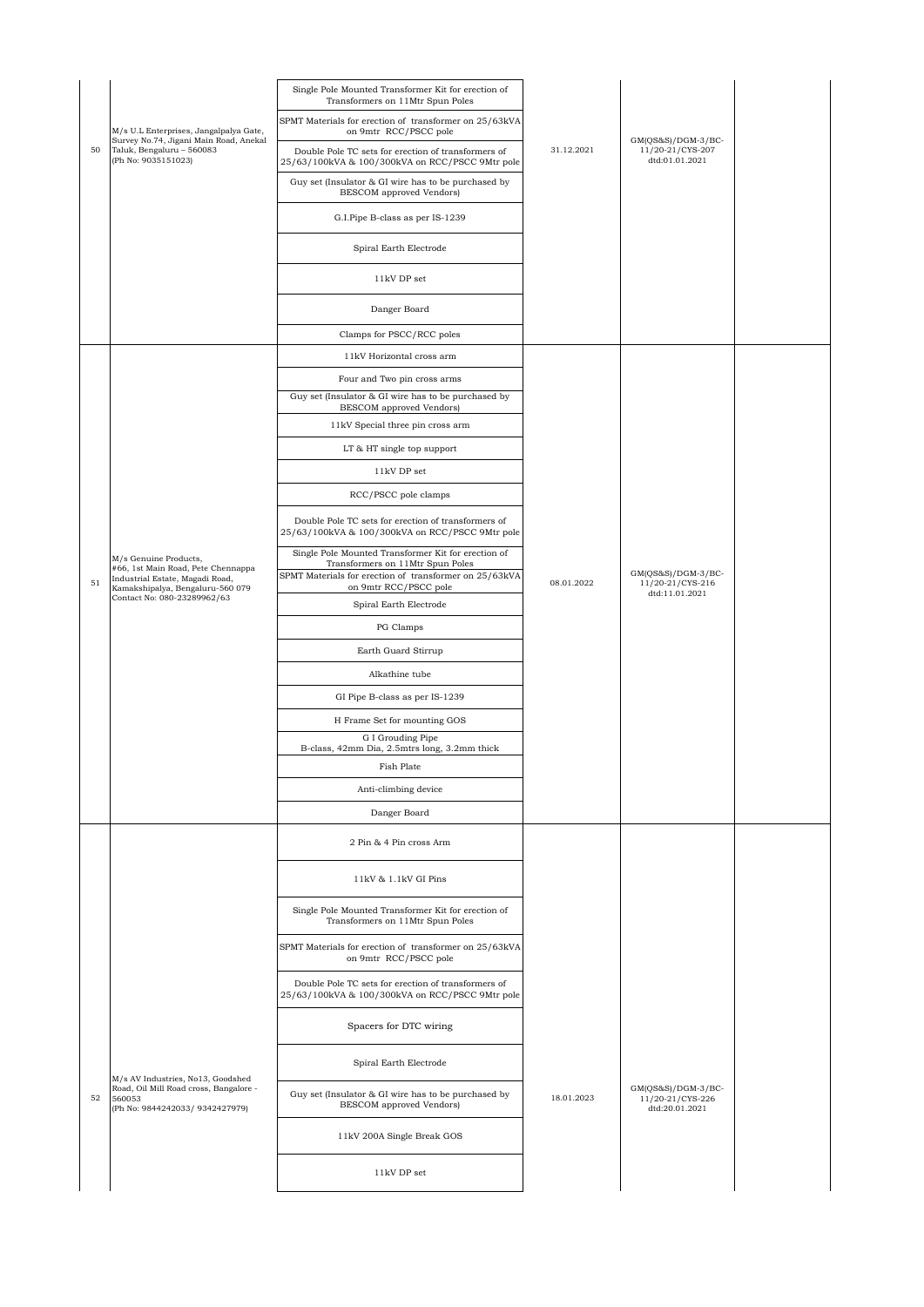|    |                                                                             | Copper Lugs                                                                                                          |            |                                               |                                    |
|----|-----------------------------------------------------------------------------|----------------------------------------------------------------------------------------------------------------------|------------|-----------------------------------------------|------------------------------------|
|    |                                                                             |                                                                                                                      |            |                                               |                                    |
|    |                                                                             | G I Grounding Pipe B-class, 42mm Dia, 2.5mtrs long,<br>3.2mm thick with bolts & nuts, GI strip & washers<br>complete |            |                                               |                                    |
|    |                                                                             | PG Clamps                                                                                                            |            |                                               |                                    |
|    |                                                                             | Earthing Rod                                                                                                         |            |                                               |                                    |
|    |                                                                             | LT Brass Terminal Connector for 250kVA & 500kVA<br>Transformer (630 Amps, Aprrox. Weight 0.790kg)                    |            |                                               |                                    |
|    |                                                                             | 11kV 200A Single Break GOS                                                                                           |            |                                               |                                    |
|    | M/s HI- Power Transmissions No.663, 1st                                     | 11kV 400A Double Break GOS                                                                                           |            |                                               |                                    |
| 53 | Floor, Mallappas New Market, Chickpet<br>Road, Chickpet, Bengaluru - 560053 | 11kV DOLO Cutout                                                                                                     | 22.01.2022 | $GM(QS&S)/DGM-3/BC-$<br>11/20-21/CYS-230 dtd: |                                    |
|    | (Ph No: 080-41248001/ 9448477560)                                           | HG Fuse Unit                                                                                                         |            | 22.01.2021                                    |                                    |
|    |                                                                             | LT Protection Kit                                                                                                    |            |                                               |                                    |
|    |                                                                             | G I Grounding Pipe                                                                                                   |            |                                               |                                    |
|    |                                                                             | B-class, 42mm Dia, 2.5mtrs long, 3.2mm thick with bolts &<br>nuts, GI strip & washers complete                       |            |                                               |                                    |
|    |                                                                             | Spiral Earth Electrode<br>PG Clamps                                                                                  |            |                                               |                                    |
|    |                                                                             | Copper lugs                                                                                                          |            |                                               |                                    |
|    | M/s Vijaya Sales Corporation,                                               | Alkathine Tubes<br>PVC pipe, PVC Bend                                                                                | 20.01.2023 | $GM(QS&S)/DGM-3/BC-$<br>11/20-21/CYS-231      | 20.01.2023<br>$GM(OS&S)/DGM-3/BC-$ |
|    | No: 49, SSI Area,<br>4th cross, Rajajinagar,                                | Danger Board                                                                                                         |            | dtd:25.01.2021                                | 11/21-22/CYS-31 dtd:               |
| 54 | 5th Block, Bangalore.<br>Ph No: 080 23200108/ 9880633011                    | Telescopic Earthing Rods<br>Bolts & Nuts                                                                             |            |                                               | 02.07.2021                         |
|    | E-mail:vijayasalescorpn@rediffmail.com.                                     | LT Protection kit                                                                                                    |            |                                               |                                    |
|    |                                                                             | HG Fuse Unit                                                                                                         |            |                                               |                                    |
|    |                                                                             | Earthing Rod<br>11kV, 200A Single Break GOS                                                                          |            |                                               |                                    |
|    |                                                                             | GI Wire                                                                                                              | 01.07.2023 | $GM(QS&S)/DGM-3/BC-$<br>$11/21 - 22/CYS - 31$ |                                    |
|    |                                                                             | Guy Wire                                                                                                             |            | dtd:02.07.2021                                |                                    |
|    |                                                                             | 11kV Horizontal cross arm                                                                                            |            |                                               |                                    |
|    |                                                                             | 11kV Special 3 Pin Cross Arms<br>2 Pin & 4 Pin cross Arm                                                             |            |                                               |                                    |
|    | M/s VR Patil Vividh Vidyuth Nirman Pvt<br>Ltd                               | LT & HT Single top support                                                                                           |            |                                               |                                    |
|    |                                                                             | <b>EG Stirrups</b><br>Spiral Earth Electrode                                                                         |            |                                               |                                    |
|    |                                                                             | Clamps for PSCC/RCC poles<br>Guy clamp                                                                               |            |                                               |                                    |
|    |                                                                             | Anchor Rod/Guy Rod                                                                                                   |            |                                               |                                    |
|    |                                                                             | Fish Plate<br>Single Tension Clamp Suitable for Rabbit/Coyote                                                        |            |                                               |                                    |
| 55 | MB No:710, Main Road, Hosalingapur,<br>Koppal,                              | Double Pole TC sets for erection of transformers of                                                                  | 02.02.2022 | GM(QS&S)/DGM-3/BC-<br>11/20-21/CYS-236        |                                    |
|    | Karnataka-583231<br>E-mail: vrpna@gmail.com/                                | 25/63/100kVA & 100/300kVA on RCC/PSCC 9Mtr pole<br>Single Pole Mounted Transformer Kit for erection of               |            | dtd:02.02.2021                                |                                    |
|    | vrpna@rediffmail.com                                                        | Transformers on 11Mtr Spun Poles                                                                                     |            |                                               |                                    |
|    |                                                                             | SPMT Materials for erection of transformer on 25/63kVA on<br>9mtr RCC/PSCC pole                                      |            |                                               |                                    |
|    |                                                                             | G I Grounding Pipe                                                                                                   |            |                                               |                                    |
|    |                                                                             | B-class, 42mm Dia, 2.5mtrs long, 3.2mm thick with bolts &<br>nuts, GI strip & washers complete                       |            |                                               |                                    |
|    |                                                                             | LT Spacer for TC Wiring                                                                                              |            |                                               |                                    |
|    |                                                                             | Alkathine Tube<br>Danger Board                                                                                       |            |                                               |                                    |
|    |                                                                             | 11kV DP set                                                                                                          |            |                                               |                                    |
|    |                                                                             | 11kV Horizontal cross arm<br>11kV Special 3 Pin Cross Arms                                                           |            |                                               |                                    |
|    |                                                                             | 2 Pin & 4 Pin cross Arm                                                                                              |            |                                               |                                    |
|    |                                                                             | LT & HT Single top support<br>EG Stirrups                                                                            |            |                                               |                                    |
|    |                                                                             | Spiral Earth Electrode<br>Clamps for PSCC/RCC poles                                                                  |            |                                               |                                    |
|    | M/s Power Tech Engineering,                                                 | Guy clamp                                                                                                            |            |                                               |                                    |
|    | No.11, Chandra Mansion,                                                     | Anchor Rod<br>Fish Plate                                                                                             |            |                                               |                                    |
|    | Near Ahamathma School, Nagasandra<br>Post, Doddabidrakallu,                 | Strain Clamps, 3 Bolt type for 70/90 kN Disc Insulator                                                               |            |                                               |                                    |
| 56 | Bengaluru - 560073 and No.75/76, 1st<br>'C' Main Road,                      | Double Pole TC sets for erection of transformers of<br>25/63/100kVA & 100/300kVA on RCC/ PSCC 9Mtr pole              | 02.02.2022 | $GM(QS&S)/DGM-3/BC-$<br>11/20-21/CYS-240      |                                    |
|    | 2nd Phase, Peenya Industrial Area,<br>Nagasandra Post, Bangalore - 560073   | Single Pole Mounted Transformer Kit for erection of                                                                  |            | dtd:04.02.2021                                |                                    |
|    | Ph No: 9886020326<br>E-mail: poweretch.vinod@gmail.com                      | Transformers on 11Mtr Spun Poles<br>SPMT Materials for erection of transformer on 25/63kVA on                        |            |                                               |                                    |
|    |                                                                             | 9mtr RCC/PSCC pole<br>Danger Board                                                                                   |            |                                               |                                    |
|    |                                                                             | PG clamps                                                                                                            |            |                                               |                                    |
|    |                                                                             | G I Grounding Pipe<br>B-class, 42mm Dia, 2.5mtrs long, 3.2mm thick with bolts &                                      |            |                                               |                                    |
|    |                                                                             | nuts, GI strip & washers complete                                                                                    |            |                                               |                                    |
|    |                                                                             | Alkathine Tube<br>Tee - Connectors - KZ3 95                                                                          |            |                                               |                                    |
|    |                                                                             | Aluminium/Copper Lugs                                                                                                |            |                                               |                                    |
|    |                                                                             | G I Grounding Pipe                                                                                                   |            | GM(QS&S)/DGM-3/BC-                            |                                    |
|    | M/s Pipe Corporation Private Limited,<br>No.6/3, 4th cross, Lalbagh Road,   | B-class, 42mm Dia, 2.5mtrs long, 3.2mm thick with bolts &<br>nuts, GI strip & washers complete                       | 04.02.2022 | 11/20-21/CYS-241<br>dtd:8.02.2021             |                                    |
| 57 | K.S. Garden, Bangalore                                                      |                                                                                                                      |            |                                               |                                    |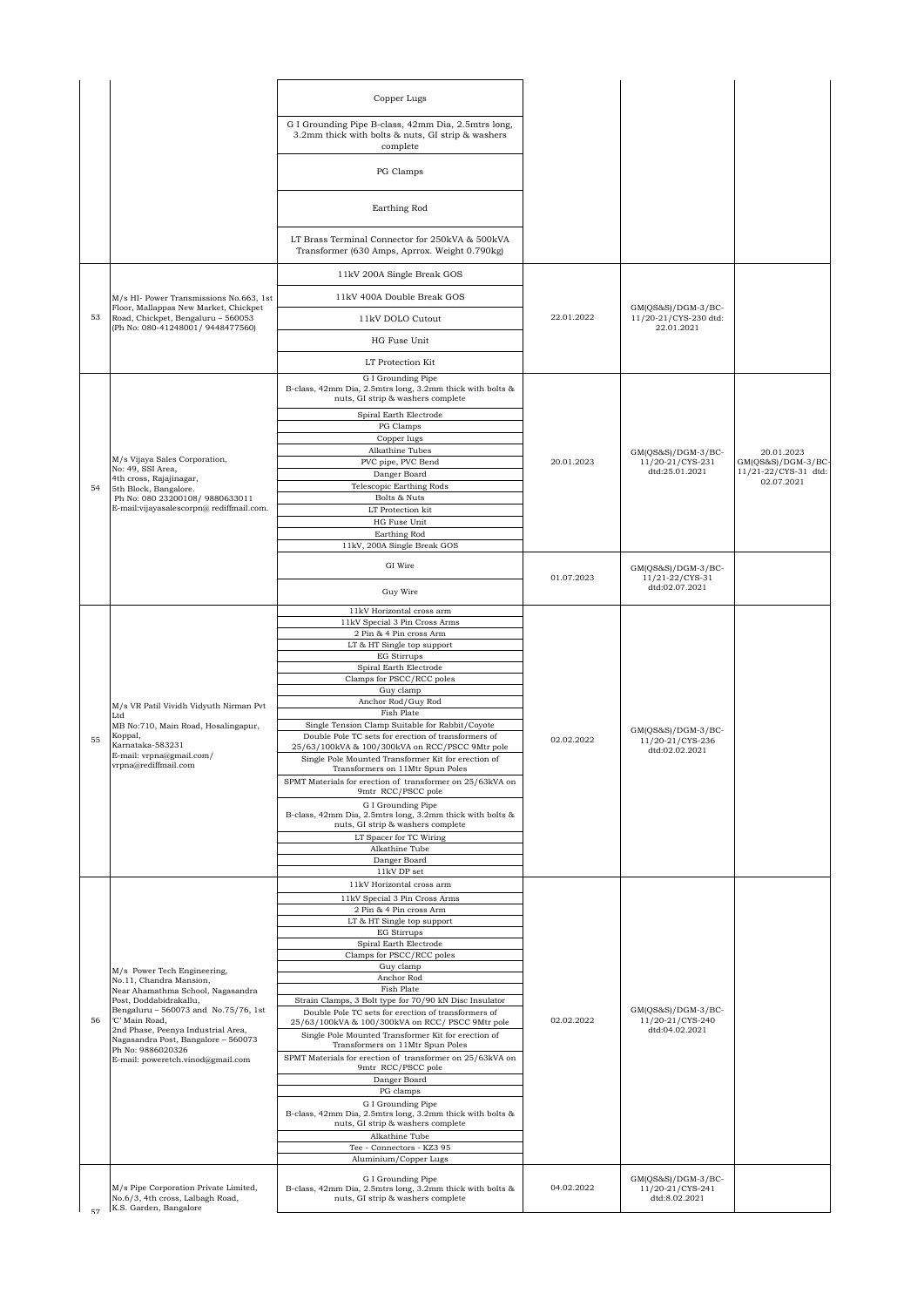| $\sigma$ | Te: 080-4114561522240615<br>E-mail: pipecorp1933@gmail.com/<br>pipecorporation@gmail.com                                                                                                                | GI Pipe B-class as per IS-1239 (Ranging from 20mm to 150mm<br>Dia)                                                   | 31.07.2022 | $GM(QS&S)/DGM-3/BC-$<br>11/21-22/CYS-53<br>dtd:31.07.2021 |  |
|----------|---------------------------------------------------------------------------------------------------------------------------------------------------------------------------------------------------------|----------------------------------------------------------------------------------------------------------------------|------------|-----------------------------------------------------------|--|
|          |                                                                                                                                                                                                         | PG clamps                                                                                                            |            |                                                           |  |
| 58       | M/s K.M. Cables & Conductors,<br>No.234, Garudachar complex, (above<br>Hotel Vijay Vihar), Chickpet, Bangalore<br>Contact No:22253445/22286169<br>E-mail:kflexcables@gmail.com,<br>info@kflexcables.com | Copper Lugs                                                                                                          | 09.02.2022 | GM(QS&S)/DGM-3/BC-                                        |  |
|          |                                                                                                                                                                                                         | 1.1kV & 11kV GI Pins                                                                                                 |            | 11/20-21/CYS-242<br>dtd:10.02.2021                        |  |
|          |                                                                                                                                                                                                         | LT Brass Terminals                                                                                                   |            |                                                           |  |
|          |                                                                                                                                                                                                         | 11 kV Horizontal Cross Arm                                                                                           |            |                                                           |  |
|          |                                                                                                                                                                                                         | 11kV Special three pin cross arm                                                                                     |            |                                                           |  |
|          |                                                                                                                                                                                                         | Four and Two pin cross arms<br>Earth Guard Stirrup                                                                   |            |                                                           |  |
|          |                                                                                                                                                                                                         | Spiral Earth Electrode<br>Clamps for RCC/PSCC poles                                                                  |            |                                                           |  |
|          |                                                                                                                                                                                                         | Guy set (Insulator & GI wire has to be purchased by BESCOM                                                           |            |                                                           |  |
|          |                                                                                                                                                                                                         | approved Vendors)<br>Anchor Rod                                                                                      |            |                                                           |  |
|          | M/s Aditya Enterprises,                                                                                                                                                                                 | Fish Plate                                                                                                           |            |                                                           |  |
|          | No.2222, 24th cross, 4th Main, K.R.Road,<br>BSK 2nd stage,                                                                                                                                              | PG Clamps<br>Double Pole TC sets for erection of transformers of                                                     |            | $GM(QS&S)/DGM-3/BC-$                                      |  |
| 59       | Bangalore-560 070<br>Ph No: 080-26713198/9886311121                                                                                                                                                     | 25/63/100kVA & 100/300kVA on RCC/PSCC 9Mtr pole                                                                      | 24.02.2022 | 11/20-21/CYS-260<br>dtd:24.02.2021                        |  |
|          | E-mail: adityaenterprises.blr@gmail.com                                                                                                                                                                 | Single Pole Mounted Transformer Kit for erection of<br>Transformers on 11Mtr Spun Poles                              |            |                                                           |  |
|          |                                                                                                                                                                                                         | SPMT Materials for erection of transformer on 25/63kVA on<br>9mtr RCC/PSCC pole                                      |            |                                                           |  |
|          |                                                                                                                                                                                                         | $11\mathrm{kV}$ DP set                                                                                               |            |                                                           |  |
|          |                                                                                                                                                                                                         | Aluminium Lugs/Copper Lugs/ Ferrules<br>GI Grounding pipe,                                                           |            |                                                           |  |
|          |                                                                                                                                                                                                         | B - Class, 42mm dia, 2.5mtrs long, 3.2mm thick with bolts<br>nuts, GI Strips and washers complete                    |            |                                                           |  |
|          |                                                                                                                                                                                                         | LT Brass Terminal Connector for 250kVA & 500kVA                                                                      |            |                                                           |  |
|          |                                                                                                                                                                                                         | Transformer (630 Amps, Aprrox. Weight 0.790kg)<br>FRP Earth discharge Rod & FRP Ladder                               |            |                                                           |  |
|          | M/s Shripat Tech - Innovation                                                                                                                                                                           |                                                                                                                      |            |                                                           |  |
|          | Corporation,<br>Ground Floor, Gala No.14, Building No.1,                                                                                                                                                |                                                                                                                      |            |                                                           |  |
| 60       | Nidhi Paradise Tungarphata, Palghar,<br>Maharashtra                                                                                                                                                     | STIC make TUSKER Terminal connectors for LV side of                                                                  | 16.03.2022 | GM(QS&S)/DGM-3/BC-<br>11/20-21/CYS-280                    |  |
|          | Ph No: 9372341814<br>E-mail: shripat2018@gmail.com,                                                                                                                                                     | Distribution Transformer                                                                                             |            | dtd:16.03.2021                                            |  |
|          | sales@shripat-india.com                                                                                                                                                                                 |                                                                                                                      |            |                                                           |  |
|          |                                                                                                                                                                                                         | 11KV Horizontal Cross arms & Special 3 pin cross arm                                                                 |            |                                                           |  |
|          |                                                                                                                                                                                                         | LT 4 Pin Cross arms and 2 Pin cross arms                                                                             |            |                                                           |  |
|          |                                                                                                                                                                                                         | SPMT Materials for erection of transformers of 25/63kVA on                                                           |            |                                                           |  |
|          |                                                                                                                                                                                                         | 9mtr RCC/PSCC pole                                                                                                   |            |                                                           |  |
|          |                                                                                                                                                                                                         | RCC/PSCC pole clamps                                                                                                 |            |                                                           |  |
|          |                                                                                                                                                                                                         | HT/LT Single top supports<br>Double pole TC sets for erection of transformers of 25/63/100                           |            |                                                           |  |
|          |                                                                                                                                                                                                         | & 100/300kVA on RCC/PSCC Poles                                                                                       |            |                                                           |  |
|          |                                                                                                                                                                                                         | H Frame set                                                                                                          |            |                                                           |  |
|          |                                                                                                                                                                                                         | Guy set (Insulator & GI wire has to be purchased by BESCOM<br>approved Vendors)                                      |            |                                                           |  |
|          |                                                                                                                                                                                                         | Pole clamps for HT/LT AB cable                                                                                       |            |                                                           |  |
|          | M/s Saran Insulators Private Limited.,<br>Plot No:39A, KIADB, Hirehalli Industrial                                                                                                                      | Spiral Earth electrode                                                                                               |            |                                                           |  |
| 61       | Area, Tumkur-572 168<br>(Ph No: 9448373611,                                                                                                                                                             | G I Grounding Pipe B-class, 42mm Dia, 2.5mtrs long, 3.2mm                                                            | 28.05.2023 | $GM(QS&S)/DGM-3/BC-$<br>11/20-21/CYS-16                   |  |
|          | E-mail: saranins.gm@gmail.com<br>slnele.gm@gmail.com)                                                                                                                                                   | thick with bolts & nuts, GI strip & washers complete                                                                 |            | dtd:28.05.2021                                            |  |
|          |                                                                                                                                                                                                         | Danger Board                                                                                                         |            |                                                           |  |
|          |                                                                                                                                                                                                         | PG Clamps                                                                                                            |            |                                                           |  |
|          |                                                                                                                                                                                                         | Alkathene Tube                                                                                                       |            |                                                           |  |
|          |                                                                                                                                                                                                         | 11kv 200/400Amps polymeric (Gang Operating System)                                                                   |            |                                                           |  |
|          |                                                                                                                                                                                                         | 11kV HG Fuse Unit                                                                                                    |            |                                                           |  |
|          |                                                                                                                                                                                                         | LT Protection Kit                                                                                                    |            |                                                           |  |
|          |                                                                                                                                                                                                         | Fish Plate                                                                                                           |            |                                                           |  |
|          |                                                                                                                                                                                                         | Earth Guard Stirrups                                                                                                 |            |                                                           |  |
|          |                                                                                                                                                                                                         | 11kV DP set                                                                                                          |            |                                                           |  |
|          |                                                                                                                                                                                                         | DTC Metering Box                                                                                                     | 20.06.2022 |                                                           |  |
|          |                                                                                                                                                                                                         | 4 pin X arms & 2 Pin Cross Arms                                                                                      |            |                                                           |  |
|          |                                                                                                                                                                                                         | Special 3 pin cross arm                                                                                              |            |                                                           |  |
|          |                                                                                                                                                                                                         | 11kV Horizontal cross arm                                                                                            |            |                                                           |  |
|          |                                                                                                                                                                                                         | 11kV DP set                                                                                                          |            |                                                           |  |
|          |                                                                                                                                                                                                         | G I Grounding Pipe<br>B-class, 42mm Dia, 2.5mtrs long, 3.2mm thick with bolts &<br>nuts, GI strip & washers complete |            |                                                           |  |
|          |                                                                                                                                                                                                         | Guy set (Insulator & GI wire has to be purchased by BESCOM                                                           |            |                                                           |  |
|          |                                                                                                                                                                                                         | approved Vendors)                                                                                                    |            |                                                           |  |
|          |                                                                                                                                                                                                         | HT/LT Single top support                                                                                             |            |                                                           |  |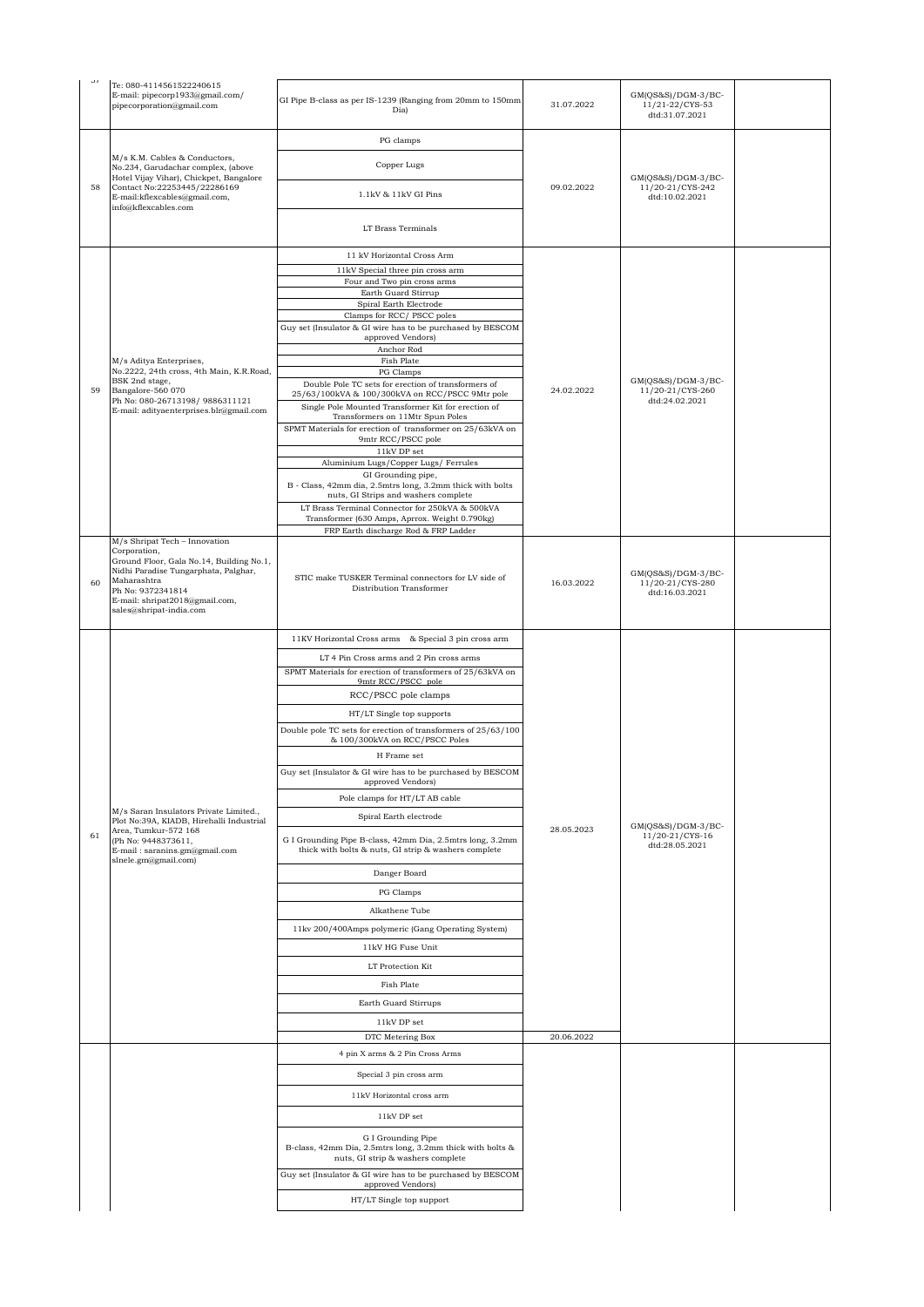|    | M/s Sri Varu Industries,<br>No.48, 1st phase, Sajeepalya, Nagarabhavi                                                                                    | H- frame set for fixing GOS                                                                                          |            |                                                            |  |
|----|----------------------------------------------------------------------------------------------------------------------------------------------------------|----------------------------------------------------------------------------------------------------------------------|------------|------------------------------------------------------------|--|
| 62 | 2nd stage, Bangalore<br>Ph No:9901455924                                                                                                                 | Fish Plate                                                                                                           | 06.07.2022 | $GM(QS&S)/DGM-3/BC-$<br>11/21-22/CYS-34 dtd:<br>07.07.2021 |  |
|    | Email:narendrababu631@gmail.com                                                                                                                          | PG clamps & RCC/PSCC pole clamp                                                                                      |            |                                                            |  |
|    |                                                                                                                                                          | Spacers for DTC wiring                                                                                               |            |                                                            |  |
|    |                                                                                                                                                          | Copper Lugs                                                                                                          |            |                                                            |  |
|    |                                                                                                                                                          | Danger Board                                                                                                         |            |                                                            |  |
|    |                                                                                                                                                          | Anti-climbing Device                                                                                                 |            |                                                            |  |
|    |                                                                                                                                                          | Spiral Earth Electrode                                                                                               |            |                                                            |  |
|    |                                                                                                                                                          | SPMT material for erection of transformers of 25/63 kVA on 9mtr<br>RCC / PSCC poles                                  |            |                                                            |  |
|    |                                                                                                                                                          | Double pole TC set for erection of transformers of 25/63/100kVA<br>& 100/300kVA on 9mtr RCC/PSCC poles               |            |                                                            |  |
|    |                                                                                                                                                          | Single Pole Mounted Transformer Kit for erection of<br>Transformers on 11Mtr Spun Poles                              |            |                                                            |  |
|    |                                                                                                                                                          | 4 pin X arms & 2 Pin Cross Arms                                                                                      |            |                                                            |  |
|    |                                                                                                                                                          | Special 3 pin cross arm                                                                                              |            |                                                            |  |
|    |                                                                                                                                                          | 11kV Horizontal cross arm                                                                                            |            |                                                            |  |
|    |                                                                                                                                                          | 11kV DP set                                                                                                          |            |                                                            |  |
|    |                                                                                                                                                          | G I Grounding Pipe<br>B-class, 42mm Dia, 2.5mtrs long, 3.2mm thick with bolts &<br>nuts, GI strip & washers complete |            |                                                            |  |
|    |                                                                                                                                                          | Guy set (Insulator & GI wire has to be purchased by BESCOM<br>approved Vendors)                                      |            |                                                            |  |
|    | M/s Sagar Steel Private Limited, Plot<br>No.20, Stage II, Doddenkundi Industrial<br>Area, Bangalore -560048 Ph No:080-                                   | HT/LT Single top support                                                                                             |            |                                                            |  |
| 63 | 22269242,22267353,28524008<br>Email:                                                                                                                     | H- frame set for fixing GOS                                                                                          | 06.07.2022 | $GM(QS&S)/DGM-3/BC-$<br>11/21-22/CYS-35 dtd:               |  |
|    | sagarsteelblr@yahoo.co.in,surpat@rediff.c<br>om.                                                                                                         |                                                                                                                      |            | 07.07.2021                                                 |  |
|    |                                                                                                                                                          | Fish Plate                                                                                                           |            |                                                            |  |
|    |                                                                                                                                                          | RCC/PSCC pole clamp                                                                                                  |            |                                                            |  |
|    |                                                                                                                                                          | Earthing Materials pipe type for grounding                                                                           |            |                                                            |  |
|    |                                                                                                                                                          | Anchor rod                                                                                                           |            |                                                            |  |
|    |                                                                                                                                                          | SPMT material for erection of transformers of 25/63 kVA on 9mtr<br>RCC / PSCC poles                                  |            |                                                            |  |
|    |                                                                                                                                                          | Double pole TC set for erection of transformers of 25/63/100kVA<br>& 100/300kVA on 9mtr RCC/PSCC poles               |            |                                                            |  |
|    |                                                                                                                                                          | Single Pole Mounted Transformer Kit for erection of<br>Transformers on 11Mtr Spun Poles                              |            |                                                            |  |
|    |                                                                                                                                                          | <b>Hardware</b> materials                                                                                            |            |                                                            |  |
|    |                                                                                                                                                          |                                                                                                                      |            |                                                            |  |
|    | M/s Naresh Potteries,<br>Industrial area, G.T. Road,                                                                                                     | LT & HT G.I. Pin                                                                                                     |            |                                                            |  |
| 64 | Khurja-203131, UP.<br>Ph No: 9258066201/ 9258066202<br>E-mail: nareshpott@gmail.com                                                                      | PG clamps                                                                                                            | 29.07.2023 | $GM(QS&S)/DGM-3/BC-$<br>11/21-22/CYS-47 dtd:               |  |
|    |                                                                                                                                                          | Tension Clamp Three Bolted type for Rabbit/coyote Conductor                                                          |            | 29.07.2021                                                 |  |
|    |                                                                                                                                                          | 11kV 400A Double Break GOS                                                                                           |            |                                                            |  |
|    |                                                                                                                                                          | Four Pin and Two Pin Cross Arms with pole clamp                                                                      |            |                                                            |  |
|    |                                                                                                                                                          | 11kV Horizontal Cross Arms and 11kV special 3 Pin<br>Cross Arms with pole clamp                                      |            |                                                            |  |
|    |                                                                                                                                                          | Guy set (Insulator & GI wire has to be purchased by<br>BESCOM approved Vendors)                                      |            |                                                            |  |
|    |                                                                                                                                                          | LT/HT Single Top Supports                                                                                            |            |                                                            |  |
|    |                                                                                                                                                          | 11kV DP set                                                                                                          |            |                                                            |  |
|    | M/s Pavan Industries, #7, Pete                                                                                                                           | Single Pole Mounted Transformer Materials for erection<br>of transformer of 25/63kVA on 9mtr RCC/PSCC pole           |            |                                                            |  |
| 65 | Channappa Industrial Estate, Magadi<br>Main Road, Kamakshipalya, Bangalore-<br>560079<br>Phone No: 9880844833/22<br>Email: pavanindustries2013@gmail.com | Double pole TC sets for erection of transformers of<br>25/63/100 & 100/300kVA using 9Mtr RCC/PSCC<br>Poles           | 28.07.2023 | $GM(QS&S)/DGM-3/BC-$<br>11/21-22/CYS-49 dtd:<br>29.07.2021 |  |
|    |                                                                                                                                                          | Single Pole Mounted Transformer Kit for erection of<br>Transformers on 11Mtr Spun Poles                              |            |                                                            |  |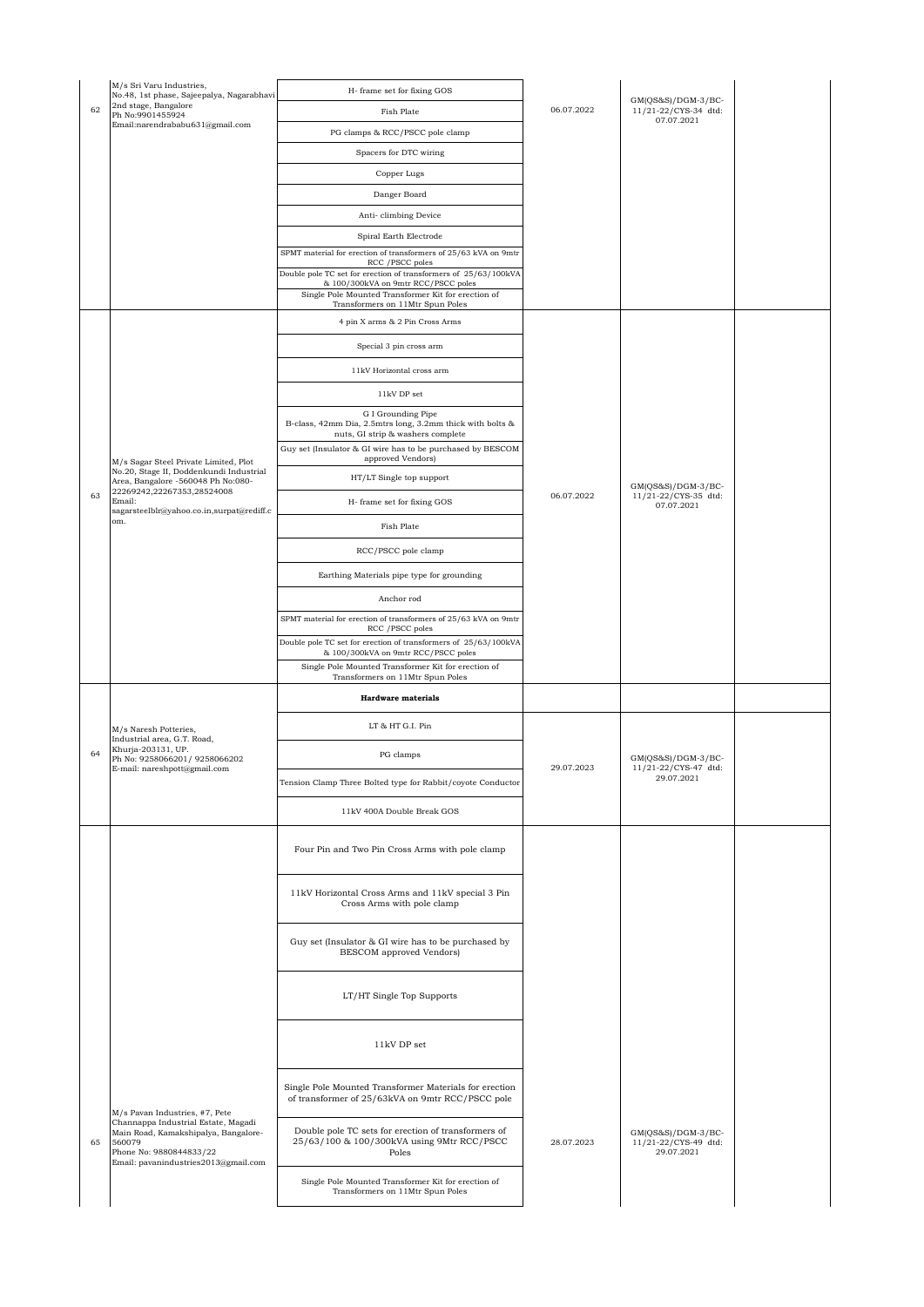|    |                                                                                                                                                                                                                                                                                                      | G I Grounding Pipe                                                                                                   |            |                                                            |  |
|----|------------------------------------------------------------------------------------------------------------------------------------------------------------------------------------------------------------------------------------------------------------------------------------------------------|----------------------------------------------------------------------------------------------------------------------|------------|------------------------------------------------------------|--|
|    |                                                                                                                                                                                                                                                                                                      | B-class, 42mm Dia, 2.5mtrs long, 3.2mm thick with                                                                    |            |                                                            |  |
|    |                                                                                                                                                                                                                                                                                                      | bolts & nuts, GI strip & washers complete                                                                            |            |                                                            |  |
|    |                                                                                                                                                                                                                                                                                                      | H-frame set for fixing GOS                                                                                           |            |                                                            |  |
|    |                                                                                                                                                                                                                                                                                                      | Fish plate                                                                                                           |            |                                                            |  |
|    |                                                                                                                                                                                                                                                                                                      | PG clamps                                                                                                            |            |                                                            |  |
|    |                                                                                                                                                                                                                                                                                                      | Spacers for DTC Wiring                                                                                               |            |                                                            |  |
|    |                                                                                                                                                                                                                                                                                                      | Copper lugs                                                                                                          |            |                                                            |  |
|    |                                                                                                                                                                                                                                                                                                      | Danger board                                                                                                         |            |                                                            |  |
|    |                                                                                                                                                                                                                                                                                                      | Anti-climbing device                                                                                                 |            |                                                            |  |
|    |                                                                                                                                                                                                                                                                                                      | Spiral Earth Electrode                                                                                               |            |                                                            |  |
|    |                                                                                                                                                                                                                                                                                                      | Single Pole Mounted Transformer Kit for erection of<br>Transformers on 11Mtr Spun Poles                              |            |                                                            |  |
|    | M/s Excel Industries,<br>Sy No:159/1,<br>Hulikere Gunnur,                                                                                                                                                                                                                                            | SPMT Materials for erection of transformer on 25/63kVA on<br>9mtr RCC/PSCC pole                                      |            |                                                            |  |
| 66 | Avverahalli Gate,<br>Ramanagara Tq & Dist - 562159                                                                                                                                                                                                                                                   | 2 Pin & 4 Pin cross Arm<br>11kV Special 3 Pin Cross Arms                                                             | 25.08.2023 | $GM(QS&S)/DGM-3/BC-$<br>11/21-22/CYS-70 dtd:               |  |
|    | (Contact No:<br>9886703137, 9845355699)                                                                                                                                                                                                                                                              | LT & HT single top support<br>Clamps for PSCC/RCC poles                                                              |            | 25.08.2021                                                 |  |
|    | (E-mail: exelindustriesrmg@gmail.com)                                                                                                                                                                                                                                                                | Guy set (Insulator & GI wire has to be purchased by BESCOM<br>approved Vendors)                                      |            |                                                            |  |
|    |                                                                                                                                                                                                                                                                                                      | ${\rm H}$ – frame set<br>11kV DP set                                                                                 |            |                                                            |  |
|    |                                                                                                                                                                                                                                                                                                      | 11kV Horizontal cross arm                                                                                            |            |                                                            |  |
|    |                                                                                                                                                                                                                                                                                                      | 11kV Special 3 Pin Cross Arms                                                                                        |            |                                                            |  |
|    |                                                                                                                                                                                                                                                                                                      | 2 Pin & 4 Pin cross Arm                                                                                              | 25.08.2023 | $GM(QS&S)/DGM-3/BC-$<br>11/21-22/CYS-72 dtd:<br>25.08.2021 |  |
|    |                                                                                                                                                                                                                                                                                                      | LT & HT single top support                                                                                           |            |                                                            |  |
|    | M/s Shree Rama Electricals,<br>No. 882, "Monika Nilaya",<br>13th Cross, Havanoor Extension,<br>Nagasandra Bangalore - 560073.<br>Factory Unit:<br>No.14/A, 14th cross, 1st stage, Peenya<br>Industrial Estate, Bangalore - 560058<br>Contact No:<br>9844012618,9972926480, 8660318348,<br>9449887607 | SPMT Materials for erection of transformer on 25/63kVA on<br>9mtr RCC/PSCC pole                                      |            |                                                            |  |
|    |                                                                                                                                                                                                                                                                                                      | Double Pole TC sets for erection of transformers of<br>25/63/100kVA & 100/300kVA on RCC/PSCC 9Mtr pole               |            |                                                            |  |
| 67 |                                                                                                                                                                                                                                                                                                      | Single Pole Mounted Transformer Kit for erection of<br>Transformers on 11Mtr Spun Poles                              |            |                                                            |  |
|    |                                                                                                                                                                                                                                                                                                      | 11kV DP set                                                                                                          |            |                                                            |  |
|    | E-mail: ddoreswamy1959@gmail.com                                                                                                                                                                                                                                                                     | $H$ – frame set                                                                                                      |            |                                                            |  |
|    |                                                                                                                                                                                                                                                                                                      | Clamps for PSCC/RCC poles                                                                                            |            |                                                            |  |
|    |                                                                                                                                                                                                                                                                                                      | G I Grounding Pipe<br>B-class, 42mm Dia, 2.5mtrs long, 3.2mm thick with bolts &<br>nuts, GI strip & washers complete |            |                                                            |  |
|    |                                                                                                                                                                                                                                                                                                      | Spiral Earth Electrode                                                                                               |            |                                                            |  |
|    |                                                                                                                                                                                                                                                                                                      | Guy set (Insulator & GI wire has to be purchased by BESCOM<br>approved Vendors)                                      |            |                                                            |  |
|    |                                                                                                                                                                                                                                                                                                      | 11kV Horizontal cross arm                                                                                            |            |                                                            |  |
|    |                                                                                                                                                                                                                                                                                                      | 11kV Special 3 Pin Cross Arms                                                                                        |            |                                                            |  |
|    |                                                                                                                                                                                                                                                                                                      | 2 Pin & 4 Pin cross Arm                                                                                              |            |                                                            |  |
|    |                                                                                                                                                                                                                                                                                                      | LT & HT single top support                                                                                           |            |                                                            |  |
|    |                                                                                                                                                                                                                                                                                                      | SPMT Materials for erection of transformer on 25/63kVA on<br>9mtr RCC/PSCC pole                                      |            |                                                            |  |
|    |                                                                                                                                                                                                                                                                                                      | Double Pole TC sets for erection of transformers of<br>25/63/100kVA & 100/300 kVA on RCC/PSCC 9Mtr pole              |            |                                                            |  |
|    |                                                                                                                                                                                                                                                                                                      | Single Pole Mounted Transformer Kit for erection of<br>Transformers on 11Mtr Spun Poles                              |            |                                                            |  |
|    | M/s Sri Anjaneya Fabrication,<br>Plot No.29, KIADB Industrial Area,                                                                                                                                                                                                                                  | 11kV DP set                                                                                                          |            |                                                            |  |
| 68 | Obedenahalli, 3rd Phase, Doddaballapura<br>Taluk, Bangaluru Rural District - 561203<br>Contact No:                                                                                                                                                                                                   | $H$ – frame set                                                                                                      | 13.09.2023 | $GM(QS&S)/DGM-3/BC-$<br>11/21-22/CYS-83 dtd:<br>13.09.2021 |  |
|    | 9845068875<br>E-mail: tnagaraj.281109@gmail.com                                                                                                                                                                                                                                                      | PG clamps for Rabbit/Weasel/coyote conductor                                                                         |            |                                                            |  |
|    |                                                                                                                                                                                                                                                                                                      | Clamps for PSCC/RCC poles                                                                                            |            |                                                            |  |
|    |                                                                                                                                                                                                                                                                                                      | G I Grounding Pipe<br>B-class, 42mm Dia, 2.5mtrs long, 3.2mm thick with bolts &<br>nuts, GI strip & washers complete |            |                                                            |  |
|    |                                                                                                                                                                                                                                                                                                      | Spiral Earth Electrode                                                                                               |            |                                                            |  |
|    |                                                                                                                                                                                                                                                                                                      | Guy set (Insulator & GI wire has to be purchased by BESCOM<br>approved Vendors)                                      |            |                                                            |  |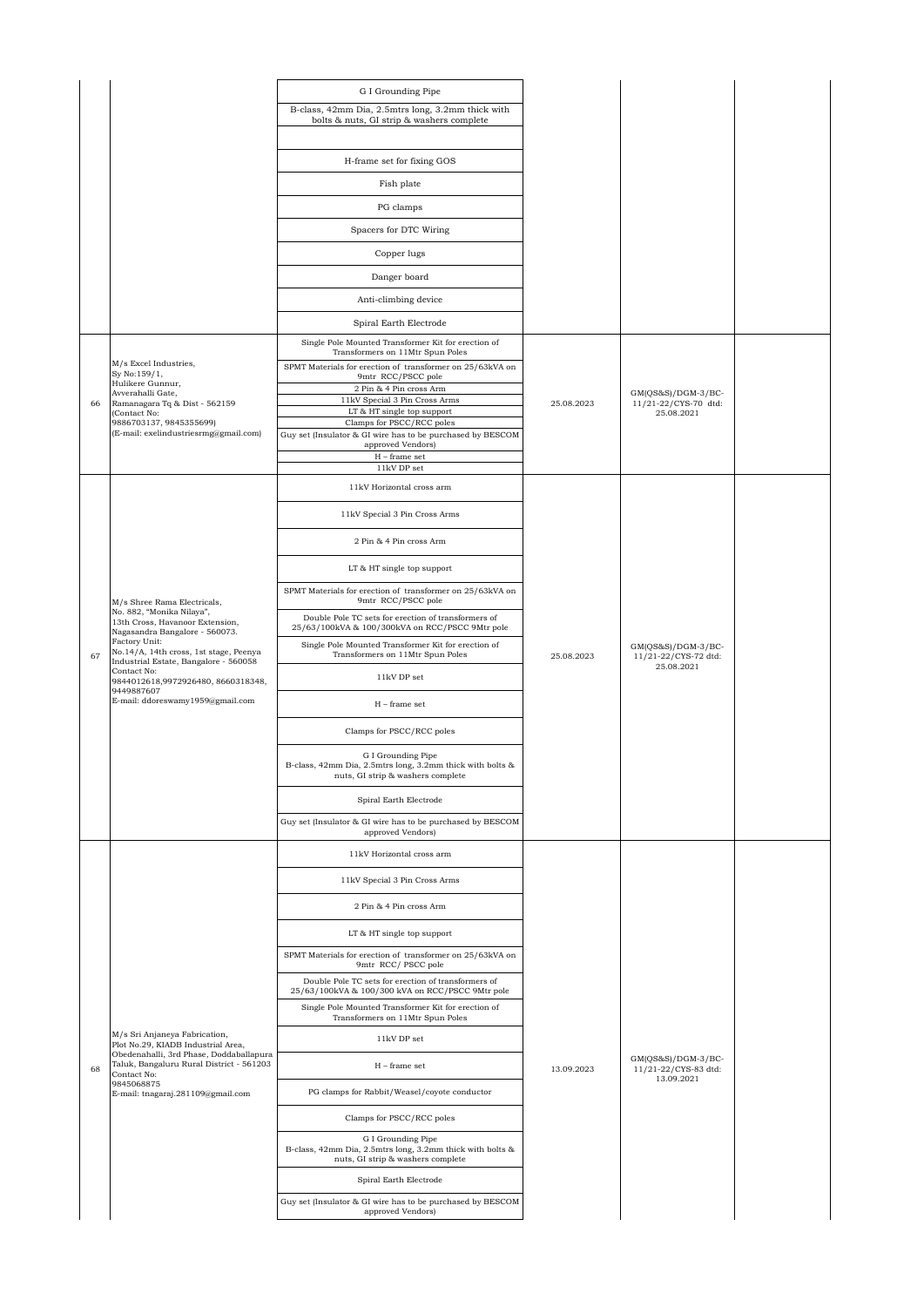|    |                                                                                            | Spacers for Pole Mounted Transfer                                                                                                                                                                          |            |                                                           |                                                       |
|----|--------------------------------------------------------------------------------------------|------------------------------------------------------------------------------------------------------------------------------------------------------------------------------------------------------------|------------|-----------------------------------------------------------|-------------------------------------------------------|
|    |                                                                                            | Brace and Fish Plate                                                                                                                                                                                       |            |                                                           |                                                       |
|    |                                                                                            | 1.1kV & 11kV GI Pins                                                                                                                                                                                       |            |                                                           |                                                       |
|    |                                                                                            | 11kV DP set                                                                                                                                                                                                |            |                                                           |                                                       |
|    |                                                                                            | SPMT Materials for erection of transformer on 25/63kVA on<br>9mtr RCC/PSCC pole                                                                                                                            |            |                                                           |                                                       |
|    |                                                                                            | Double Pole TC sets for erection of transformers of<br>25/63/100kVA & 100/300 kVA on RCC/PSCC 9Mtr pole                                                                                                    |            |                                                           |                                                       |
|    |                                                                                            | Single Pole Mounted Transformer Kit for erection of<br>Transformers on 11Mtr Spun Poles                                                                                                                    |            |                                                           |                                                       |
|    |                                                                                            | LT & HT single top support                                                                                                                                                                                 |            |                                                           |                                                       |
|    | M/s Techmech Industries,<br>No: 136,                                                       | 2 Pin & 4 Pin cross Arm                                                                                                                                                                                    |            |                                                           |                                                       |
| 69 | Shivafaram, Kamakshipalya, Magadi Main<br>Road, Bangalore - 560079<br>Ph No:9945670443     | Clamps for PSCC/RCC poles                                                                                                                                                                                  | 29.09.2023 | $GM(QS&S)/DGM-3/BC-$<br>11/21-22/CYS-93<br>dtd:29.09.2021 |                                                       |
|    | E-mail:techmech@gmail.com                                                                  | Earth Guard Stirrup                                                                                                                                                                                        |            |                                                           |                                                       |
|    |                                                                                            | 11kV 200A Single Break GOS                                                                                                                                                                                 |            |                                                           |                                                       |
|    |                                                                                            | HG Fuse Unit                                                                                                                                                                                               |            |                                                           |                                                       |
|    |                                                                                            | LT Protection kit                                                                                                                                                                                          |            |                                                           |                                                       |
|    |                                                                                            | G I Grounding Pipe<br>B-class, 42mm Dia, 2.5mtrs long, 3.2mm thick with bolts &<br>nuts, GI strip & washers complete                                                                                       |            |                                                           |                                                       |
|    |                                                                                            | Guy set (Insulator & GI wire has to be purchased by BESCOM<br>approved Vendors)                                                                                                                            |            |                                                           |                                                       |
|    |                                                                                            | 11kV Special 3 Pin Cross Arms                                                                                                                                                                              |            |                                                           |                                                       |
|    |                                                                                            | 11 kV Horizontal Cross Arm<br>4 Pin cross arm & 2 Pin cross arm                                                                                                                                            |            |                                                           |                                                       |
|    |                                                                                            | HT/LT Single top supports<br>11kV DP set                                                                                                                                                                   |            |                                                           |                                                       |
|    |                                                                                            | Double Pole TC sets for erection of transformers of                                                                                                                                                        |            |                                                           |                                                       |
|    |                                                                                            | 25/63/100kVA & 100/300kVA on RCC/PSCC 9Mtr pole<br>Earth Guard Stirrup                                                                                                                                     |            |                                                           |                                                       |
|    | M/s Maxwell Electrical Engineers.,<br>Unit -1: Survey No:154,<br>Kodigenahalli Indl. Area, | RCC/PSCC pole clamps<br>SPMT Materials for erection of transformers of 25/63kVA on                                                                                                                         |            |                                                           |                                                       |
|    |                                                                                            | RCC/PSCC 9Mtr pole<br>Guy set (Insulator & GI wire has to be purchased by BESCOM                                                                                                                           |            |                                                           |                                                       |
| 70 | Machohalli Gate, Magadi Road,<br>Bangalore - 560091                                        | approved Vendors)<br>Single Pole Mounted Transformer Kit forerection of                                                                                                                                    | 04.10.2023 | GM(QS&S)DGM(El.,)-3)/BC-<br>11/21-22/Cys-97               |                                                       |
|    | (Mobile:9900129097, 9845010557) (E-<br>mail:perfectemf@gmail.com                           | Transformers on 11Mtr Spun Pole                                                                                                                                                                            |            | dated:04.10.2021                                          |                                                       |
|    |                                                                                            | G I Grounding Pipe<br>B-class, 42mm Dia, 2.5mtrs long, 3.2mm thick with bolts &<br>nuts, GI strip & washers complete and Rod Earthing                                                                      |            |                                                           |                                                       |
|    |                                                                                            | Rod type of earthing using 40mm dia, 3mtr long MS rod as<br>ground rod, in earth pit of 300mm width and 3300mm depth<br>and using 50x6mm flat welded to ground rod as terminal &<br>connected to equipment |            |                                                           |                                                       |
|    |                                                                                            | Spiral Earth Electrode                                                                                                                                                                                     |            |                                                           |                                                       |
|    |                                                                                            | 11kV 200A Single Break GOS                                                                                                                                                                                 | 20.06.2022 |                                                           |                                                       |
|    |                                                                                            | Four Pin and Two Pin Cross Arms                                                                                                                                                                            |            |                                                           |                                                       |
|    |                                                                                            | 11kV Special three pin cross arm                                                                                                                                                                           |            |                                                           |                                                       |
|    |                                                                                            | 1.1kV & 11kV GI pin                                                                                                                                                                                        |            |                                                           |                                                       |
|    |                                                                                            | 11kV Horizontal cross arm                                                                                                                                                                                  |            |                                                           |                                                       |
|    |                                                                                            | Guy set (Insulator & GI Wire has to be purchased by<br>BESCOM approved vendors)                                                                                                                            | 05.09.2022 | GM(QS&S)/DGM-3/BC-<br>11/21-22/CYS-99                     | 05.09.2022<br>$GM(QS&S)/DGM-3/BC-$<br>11/21-22/CYS-99 |
|    |                                                                                            | G I Grounding Pipe<br>B-class, 42mm Dia, 2.5mtrs long, 3.2mm thick with<br>bolts & nuts, GI Pipe/strip & washers complete                                                                                  |            | dtd:12.10.2021                                            | dtd:12.10.2021                                        |
|    |                                                                                            | Earth Guard stirrup                                                                                                                                                                                        |            |                                                           |                                                       |
|    |                                                                                            | Spiral Earth Electrode                                                                                                                                                                                     |            |                                                           |                                                       |
|    |                                                                                            | LT & HT single top support                                                                                                                                                                                 |            |                                                           |                                                       |
|    | M/s Asian Fab Tec Limited,                                                                 | Clamps for RCC/PSCC poles                                                                                                                                                                                  |            |                                                           |                                                       |
|    | Plot No.15, II phase, Peenya Industrial<br>Area,                                           | Spacer for DTC wiring                                                                                                                                                                                      |            |                                                           |                                                       |
| 71 | Bangalore - 58<br>Ph No. 9945239701,<br>23720304, 23724704                                 | SPMT Materials for erection of transformer on 25/63kVA<br>on 9mtr RCC/PSCC pole                                                                                                                            |            |                                                           |                                                       |
|    | E-mail: asianfabtec@gmail.com                                                              | Double Pole TC sets for erection of transformers of<br>25/63/100kVA & 100/300kVA on RCC/PSCC 9Mtr pole                                                                                                     |            |                                                           |                                                       |
|    |                                                                                            | H - frame set for fixing GOS for DP structure                                                                                                                                                              |            |                                                           |                                                       |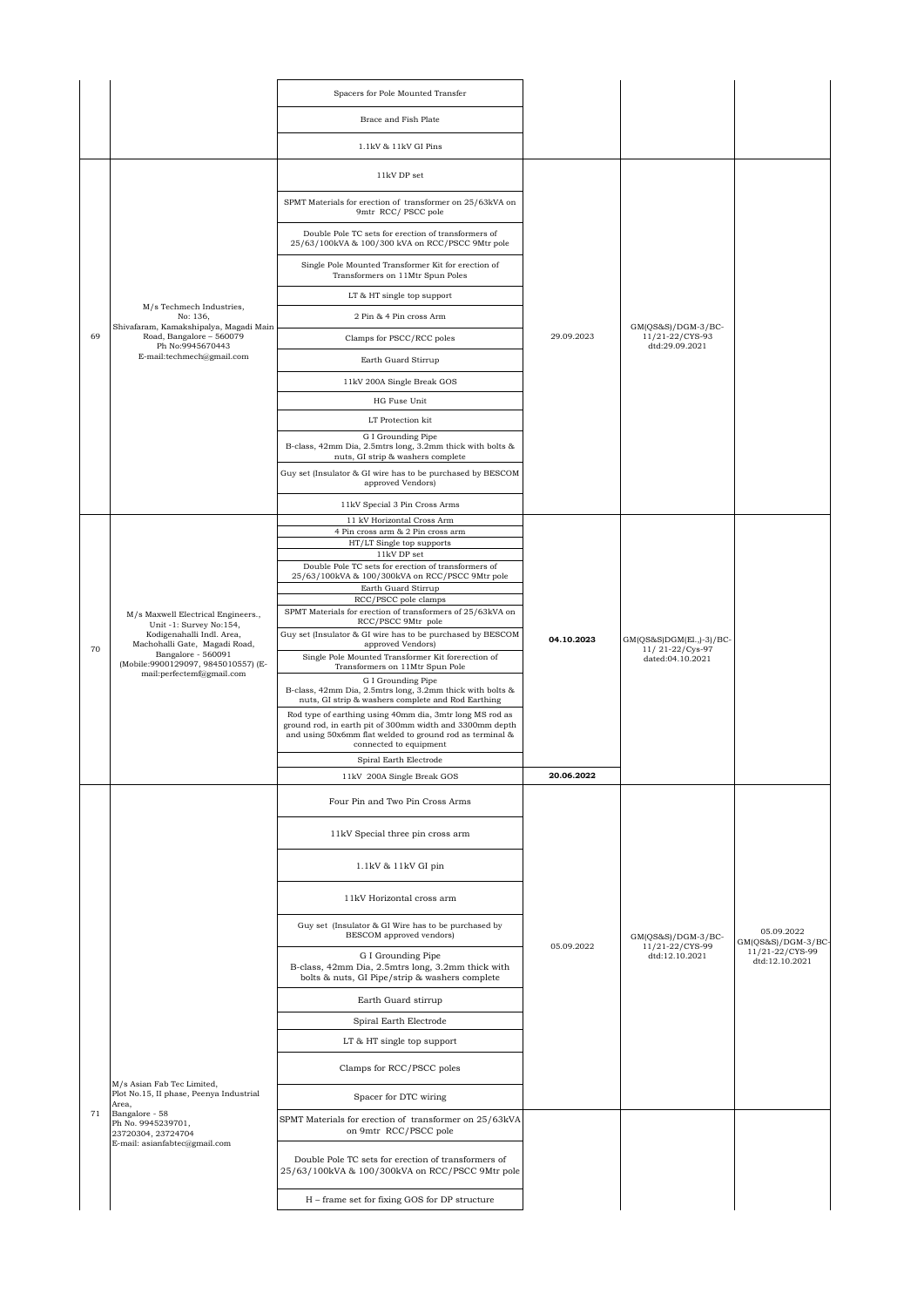|    |                                                                                                           | 11kV DP set                                                                                                                                                                                                                                                                          |            |                                                            |  |
|----|-----------------------------------------------------------------------------------------------------------|--------------------------------------------------------------------------------------------------------------------------------------------------------------------------------------------------------------------------------------------------------------------------------------|------------|------------------------------------------------------------|--|
|    |                                                                                                           | 3 GOS and 1 GOS Frame set for Spun pole with &<br>without transformers seating                                                                                                                                                                                                       | 12.10.2023 | $GM(QS&S)/DGM-3/BC-$<br>11/21-22/CYS-99                    |  |
|    |                                                                                                           | Prefabricated Platform for erection of 250kVA<br>Transformer on 11 mtr Spun Pole structure                                                                                                                                                                                           |            | dtd:12.10.2021                                             |  |
|    |                                                                                                           | Aluminium Lugs/Copper Lugs                                                                                                                                                                                                                                                           |            |                                                            |  |
|    |                                                                                                           | G.I.Flat                                                                                                                                                                                                                                                                             |            |                                                            |  |
|    |                                                                                                           | G.I.Pipe B-class as per IS-1239                                                                                                                                                                                                                                                      |            |                                                            |  |
|    |                                                                                                           | Danger Board                                                                                                                                                                                                                                                                         |            |                                                            |  |
|    |                                                                                                           | PG clamps                                                                                                                                                                                                                                                                            |            |                                                            |  |
|    |                                                                                                           | Single Pole Mounted Transformer Kit for erection of<br>Transformers on 11 Mtr Spun Pole With & Without<br><b>Transformer Seating</b>                                                                                                                                                 | 18.08.2022 | $GM(QS&S)/DGM-3/BC-$<br>11/21-22/CYS-99<br>dtd:12.10.2021  |  |
|    |                                                                                                           | SPMT Materials for erection of transformer on 25/63kVA on<br>9mtr RCC/PSCC pole<br>Double Pole TC sets for erection of transformers of<br>25/63/100kVA & 100/300kVA on RCC/PSCC 9Mtr pole<br>Single Pole Mounted Transformer Kit for erection of<br>Transformers on 11Mtr Spun Poles |            |                                                            |  |
|    |                                                                                                           | H-Frame set                                                                                                                                                                                                                                                                          |            |                                                            |  |
|    |                                                                                                           | 11kV Special 3 Pin Cross Arms                                                                                                                                                                                                                                                        |            |                                                            |  |
|    |                                                                                                           | 11kV Horizontal cross arm                                                                                                                                                                                                                                                            |            |                                                            |  |
|    |                                                                                                           | LT 4 Pin and 2 Pin Cross Arms                                                                                                                                                                                                                                                        |            |                                                            |  |
|    |                                                                                                           | Clamps for PSCC/RCC poles                                                                                                                                                                                                                                                            |            |                                                            |  |
|    |                                                                                                           | Guy set (Insulator & GI wire has to be purchased by BESCOM                                                                                                                                                                                                                           |            |                                                            |  |
|    | M/s Spark Enterprises,<br>Sy No.32, Kurubarahalli Byala, Sampige<br>Hosahalli Post, Turuvekere Tq, Tumkur | approved Vendors)<br>LT & HT Single top support                                                                                                                                                                                                                                      |            |                                                            |  |
| 72 | Dist-572225.<br>Phone No. 9731304951                                                                      |                                                                                                                                                                                                                                                                                      | 21.10.2022 | $GM(QS&S)/DGM-3/BC-$<br>11/21-22/CYS-103<br>dtd:22.10.2021 |  |
|    | Email: sparkenterprises.kbh@gmail.com                                                                     | Fish Plate                                                                                                                                                                                                                                                                           |            |                                                            |  |
|    |                                                                                                           | GI Flat                                                                                                                                                                                                                                                                              |            |                                                            |  |
|    |                                                                                                           | 1.1kV GI Pin                                                                                                                                                                                                                                                                         |            |                                                            |  |
|    |                                                                                                           | Spiral Earth Electrode                                                                                                                                                                                                                                                               |            |                                                            |  |
|    |                                                                                                           | PG clamps Rabbit/Weasel/Coyote Conductor                                                                                                                                                                                                                                             |            |                                                            |  |
|    |                                                                                                           | Alkathine tubes                                                                                                                                                                                                                                                                      |            |                                                            |  |
|    |                                                                                                           | Lugs                                                                                                                                                                                                                                                                                 |            |                                                            |  |
|    |                                                                                                           | Danger Board                                                                                                                                                                                                                                                                         |            |                                                            |  |
|    |                                                                                                           | G I Grounding Pipe<br>B-class, 42mm Dia, 2.5mtrs long, 3.2mm thick with bolts &<br>nuts, GI strip & washers complete                                                                                                                                                                 |            |                                                            |  |
|    |                                                                                                           | Double Pole TC sets for erection of transformers of<br>25/63/100kVA & 100/300kVA on RCC/PSCC 9Mtr pole                                                                                                                                                                               |            |                                                            |  |
|    |                                                                                                           | Single Pole Mounted Transformer Kit for erection of<br>Transformers on 11Mtr Spun Poles                                                                                                                                                                                              |            |                                                            |  |
|    |                                                                                                           | SPMT Materials for erection of transformers of 25/63kVA<br>on RCC/PSCC 9Mtr Pole                                                                                                                                                                                                     |            |                                                            |  |
|    |                                                                                                           | 11kV Horizontal cross arm                                                                                                                                                                                                                                                            |            |                                                            |  |
|    |                                                                                                           | LT & HT single top support                                                                                                                                                                                                                                                           |            |                                                            |  |
|    | M/s Bhaskar Industries,                                                                                   | Clamps for PSCC/RCC poles                                                                                                                                                                                                                                                            |            | GM(QS&S)DGM(El.,)-3)/                                      |  |
|    | #M4, Karur Industrial Area,<br>P.B. Road, Davangere-577006.                                               | 2 Pin & 4 Pin cross Arm                                                                                                                                                                                                                                                              |            |                                                            |  |
| 73 | Contact No:<br>9738302299                                                                                 | 11kV Special 3 Pin Cross Arms                                                                                                                                                                                                                                                        | 25.10.2023 | BC-11/21-22/Cys-104<br>dated:25.10.2021                    |  |
|    |                                                                                                           | Fish Plate                                                                                                                                                                                                                                                                           |            |                                                            |  |
|    |                                                                                                           | 11kV DP set                                                                                                                                                                                                                                                                          |            |                                                            |  |
|    |                                                                                                           | Spiral Earth electrode                                                                                                                                                                                                                                                               |            |                                                            |  |
|    |                                                                                                           | PG Clamps                                                                                                                                                                                                                                                                            |            |                                                            |  |
|    |                                                                                                           | G I Grounding Pipe<br>B-class, 42mm Dia, 2.5mtrs long, 3.2mm thick with<br>bolts & nuts, GI strip & washers complete                                                                                                                                                                 |            |                                                            |  |
|    |                                                                                                           | Guy set (Insulator & GI wire has to be purchased by<br>BESCOM approved Vendors)<br>$H$ – frame set                                                                                                                                                                                   |            |                                                            |  |
|    |                                                                                                           | 11kV Special three pin cross arm                                                                                                                                                                                                                                                     |            |                                                            |  |
|    |                                                                                                           | 11kV Horizontal cross arm                                                                                                                                                                                                                                                            |            |                                                            |  |
|    |                                                                                                           | Guy set (Insulator & GI wire has to be purchased by BESCOM                                                                                                                                                                                                                           |            |                                                            |  |
|    |                                                                                                           | approved Vendors                                                                                                                                                                                                                                                                     |            |                                                            |  |